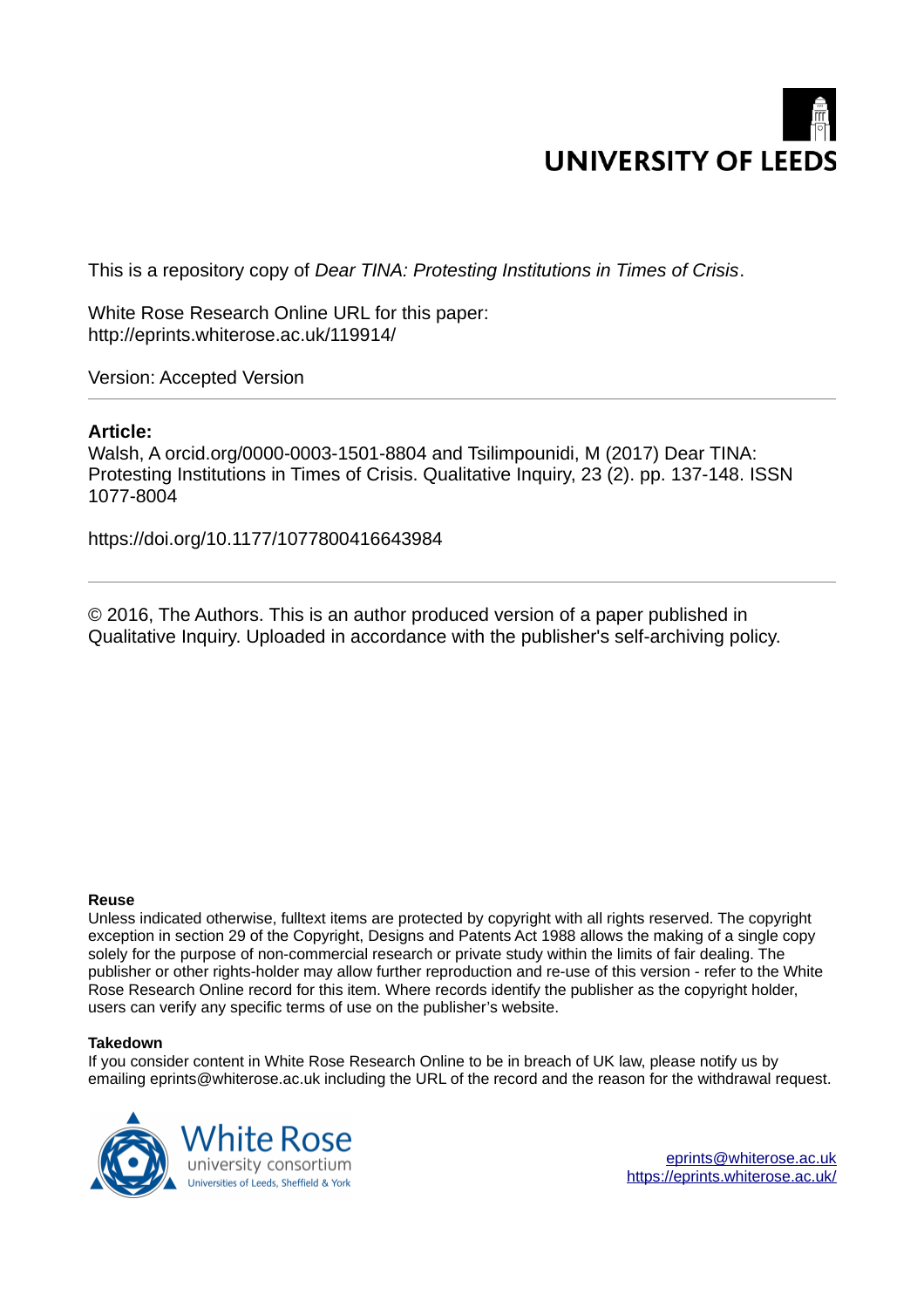### **Dear TINA: Protesting Institutions in Times of Crisis**

**Aylwyn Walsh and Myrto Tsilimpounidi** 

*When Baldacchino (2009) writes about a tightrope over an* 

'abyss of necessities' (p.7),

*I can feel my wavering self* 

*Treading a line I'm not even sure is there* 

*Faltering at a set of borders* 

*Wondering if a fall into positivist paradigms would be a hard landing* 

*Or whether the presumption that arts-based methods are soft is a fallacy.* 

*Somewhere, towards the other side of the chasm* 

*An audience witnesses this perilous task.* 

*From the speakers, a soundtrack crackles 'Which side are you on?' and, on this side of the divide, two scholars wear balaclavas to protest the institutionalisation of knowledge.* 

*Some, it seems, are threatened by feeling. Some prefer their seats hard and the talk at a distance. It keeps the territories of the academy, and their defenders, safe.* 

*But the guts, the sweat, the stink of fear, revolt and protest - These are not just concepts to be measured in cups, like so much flour. Revolutions are not measured in teaspoons.*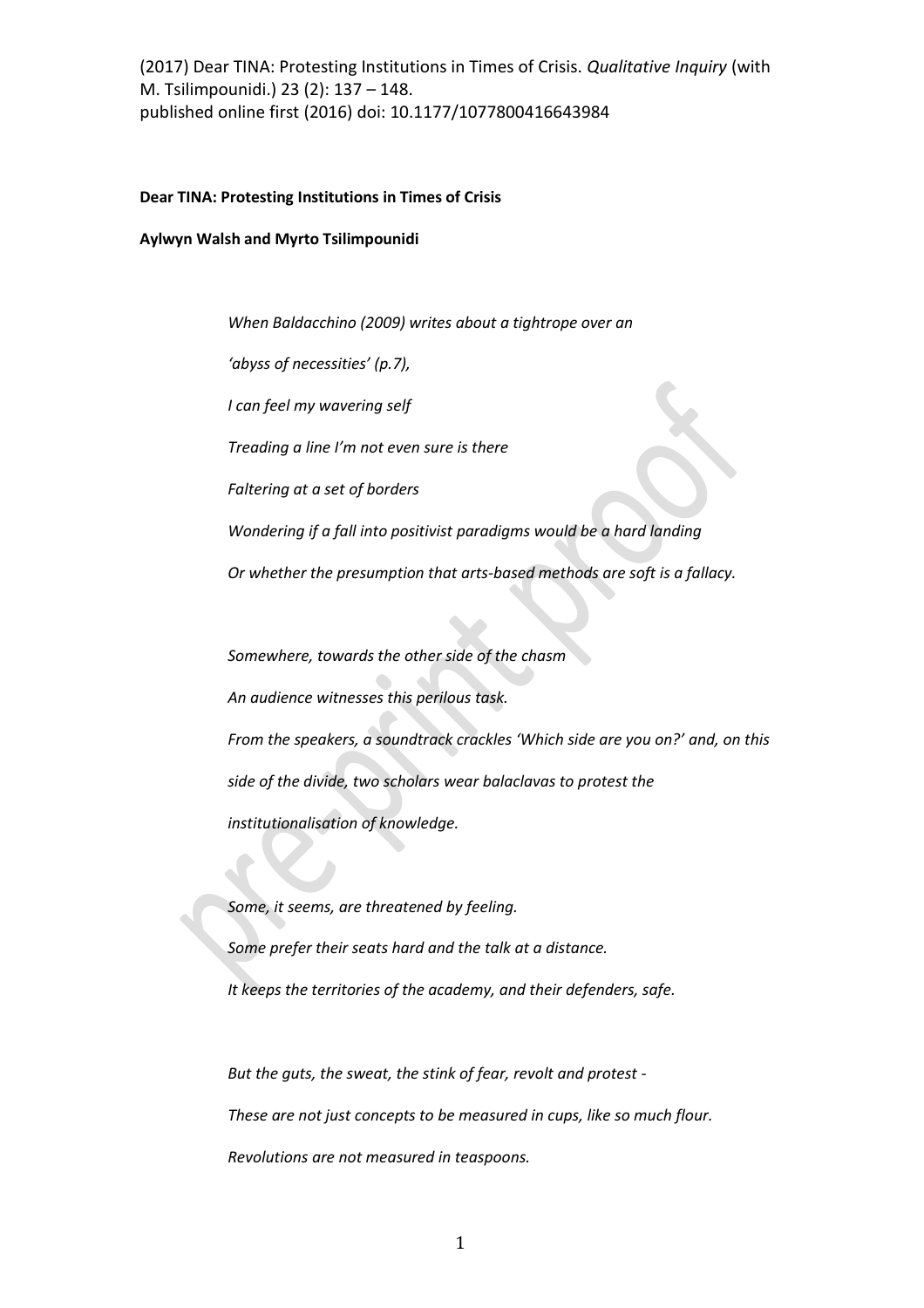> *So, instead of serving up findings to be easily consumed, we pause on the other side, to Protest The divide between thinking and action. This miniature board game replicating nation-building in which domains and paradigms seek mouthpieces.*

Norman K. Denzin's (2014a) reference to the liberating project of social justice proposes that critical qualitative inquiry be firmly placed within the critiques of accepted knowledge paradigms. This article is positioned within the authors' experiences of a contemporary moment of ontological uncertainty, precarity and risk and considers the form of performance ethnography as a border-crossing, empowering and ethical interpretive framework. As such, this article offers the example of a dialogue between two disciplinary perspectives (sociology and performance studies) that resulted in performance lectures that were presented in Amsterdam, Athens, Berlin, Brighton, Manchester, Mersin, Leeds and London between 2012 and 2014 under the auspices of Ministry of Untold Stories -a creative collaboration based between Greece and the UK. The opening sections attend to how we articulate the territories in and of crisis that necessitate critical performance ethnography. The second half then works through three indicative examples from *It's a Beautiful Thing*, *the Destruction of Wor(l)ds* (2012) and *Dear TINA: We are sorry for the inconvenience, but*  this is a revolution (2014).<sup>*i*</sup> We propose that if scholarship is to offer resistance to institutional precepts that 'there is no alternative' to the forms and values of research, then there must be a methodological revolution.

In order to work through some of the binaries inherent to our disciplinary frames, we draw on D. Soyini Madison's engagement with reflexivity (2011), in which she proposes that self-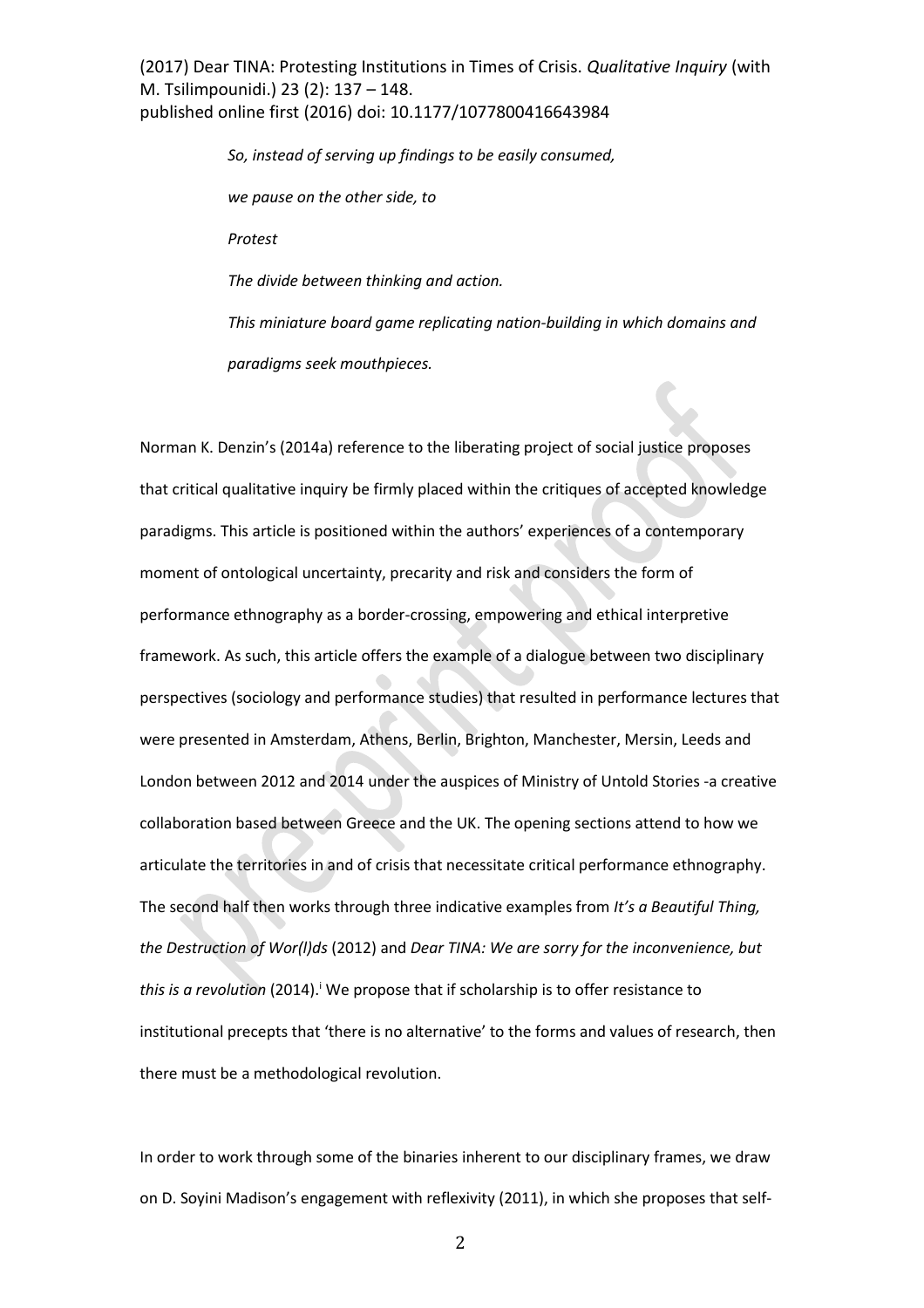conscious reflection is necessary in making visible the mechanisms of meaning making, saying:

The labor of contemplating *how* we are contemplating is not merely an

implication of the self or being self-conscious about how the self

illuminates the social, but it is an implication of the knowledge systems,

paradigms and vocabularies we employ in our contemplations to

interpret and speak through the self and the social (2011, p.129).

Thus, in thinking through the challenges set by these two thinkers:

*It seems we are still stuck in an old battle: the long argument over knowledge.* 

*We reject battle lines drawn by others* 

*Though we cannot deny the weight of history* 

*We want to break and make.* 

*(Thanks Bhabha)* 

*Not because we are driven by what Pollock (1998) calls romantic assumptions.* 

*Nor because we adopt a firm position that claims performance is* 

*Democratic Egalitarian Utopian* 

*But because we seek a form that moves* 

*That shifts thinking* 

*And itself queries assumptions about knowledge.* 

*That puts our bodies into the space.* 

*Maybe from there*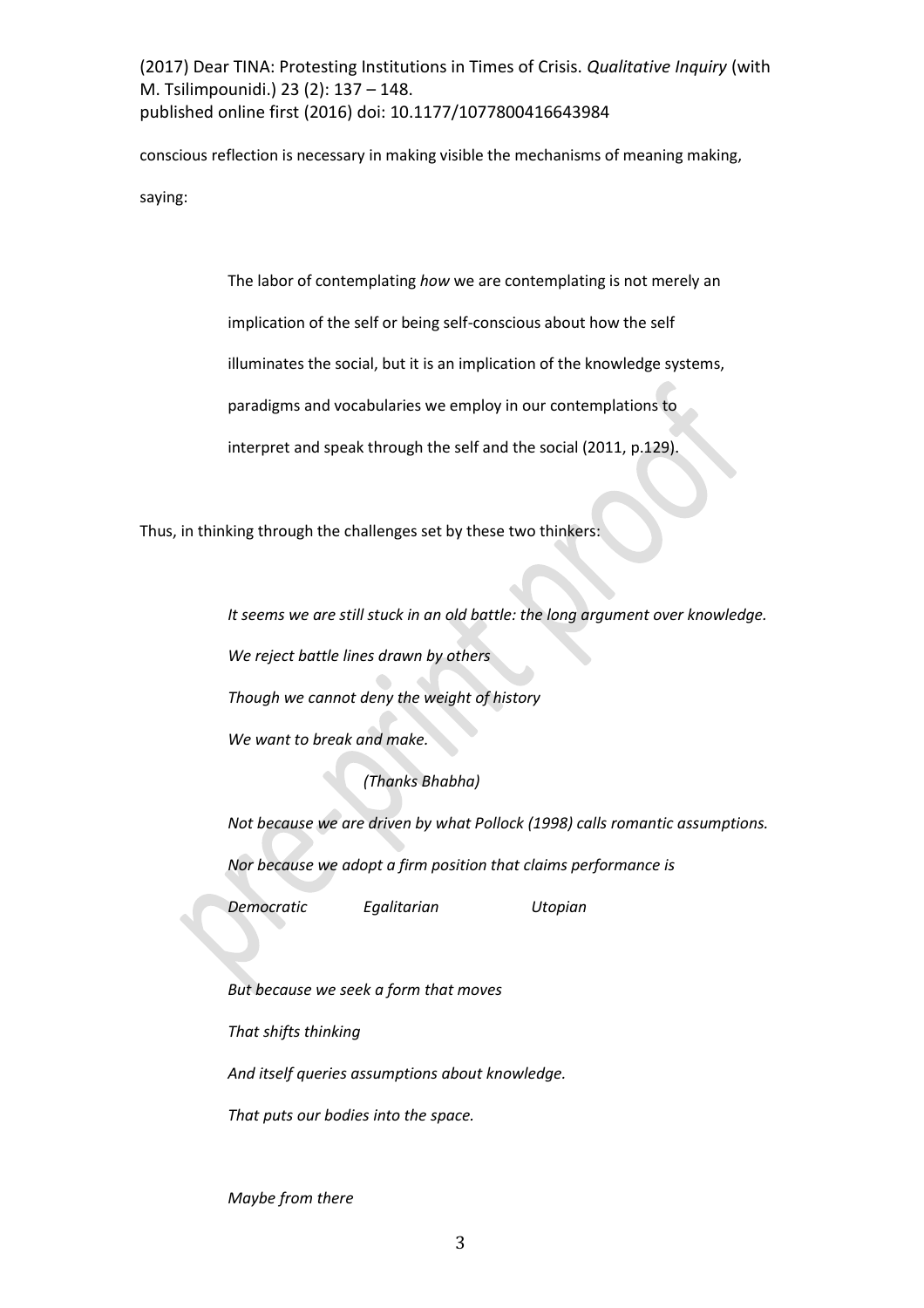> *We can destabilize these ancient bedrocks of colonial, exclusionary reckoning*  and bring voice to Spry's (2001) project that disentangles scripts and places 'I' in the conflict *and turn towards Pelias' (2005) promise of shaking the imagination. Maybe, landing there, we will find a place where arguing about sides is not as important as*

*being together.* 

#### **Articulating positions: Territories of and in crisis**

As two scholars working in the UK, but focused on research in Greece, we are positioned in era characterised by crisis.<sup>ii</sup> We attempted to navigate the divide between lives as activists, artists and academics, simultaneously trying to be recognised as 'serious', legitimate scholars. We attended many conferences where we became used to colleagues' analysis of how the financial crisis became a crisis of values, beliefs and politics; we paused to talk about the 'refugee crisis' that Europe is forced to acknowledge; and then we took a deep breath to address the humanitarian crisis Southern European urban centres face due to welfare and pension cuts, joblessness and crumbling health systems. To research these topics even while experiencing them is to delve into fraught emotional landscapes.

Within the research field, and on the level of street politics, this is the era of emotions. Movements and resistant acts are usually remembered from the date (May 68) or the place of gathering (Tahrir Square), but in Southern Europe the common denominator was an emotion: anger and indignation, from the *Indignados* in Spain to the *Aganaktismenoi* in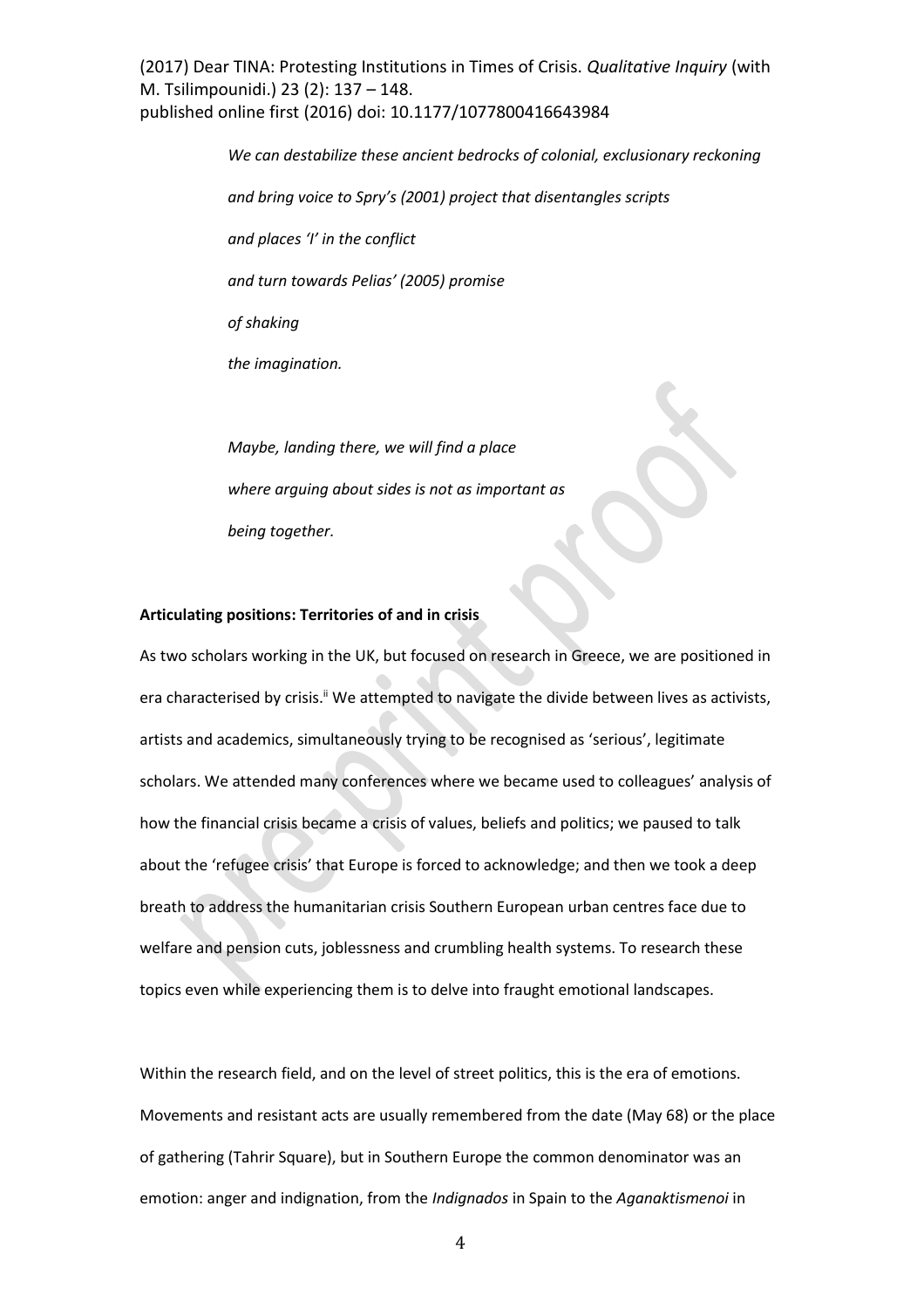Greece. When people experience each crisis on a separate basis the usual response is a retreat to the self and the private space. In this case, as journalist Aditya Chakrabortty  $(2015)$  demonstrates, debt is socialised and the despair privatised  $-$  and this point is valid in many contexts other than the UK. When academics analyse each crisis on a separate basis they tend to withdraw into their specified niches and disciplinary borders. Yet, in moments of awakening, despair becomes anger and indignation against a system that thrives through the production of crises. As leftist philosophers and legal scholars indicate, such privatised despair becomes an *en masse* performance of outrage in which citizens in a range of countries across the globe have gathered to express dismay, frustration and betrayal by those elected to represent them (Badiou, 2012; Douzinas, 2013). There is a politicization of everyday life, in which people come to realise the need for protest, demonstration, and public visibility (Kakogianni & Rancière, 2013). In our work, we are not attempting to examine the effectiveness of these public uprisings, as to analyse everyday life in terms of 'success' or 'failure' is the prevailing logic of the neoliberal discourse. But rather, we seek to understand the ways these events - both large, social protests and everyday micro-level resistances to our individual circumstances - change the modes and methods with which we do research about our social worlds. In short, we are trying to outline the ambiguity (intellectually and emotionally) of our own positions, bisected by competing identities that can often seem contradictory: (Activist/ artist; scholar/ border-crosser; performance/ sociology; science/ art).

What are the fixed understanding and narratives that need to be challenged in order to create a space where new possibilities can be forged? We, early career, female academics from global South and the European periphery respectively, are ourselves the products of crisis and we insist that these new possibilities could and should be unpacked in a collaborative engagement across disciplinary borders. In doing so, we take heed of Holman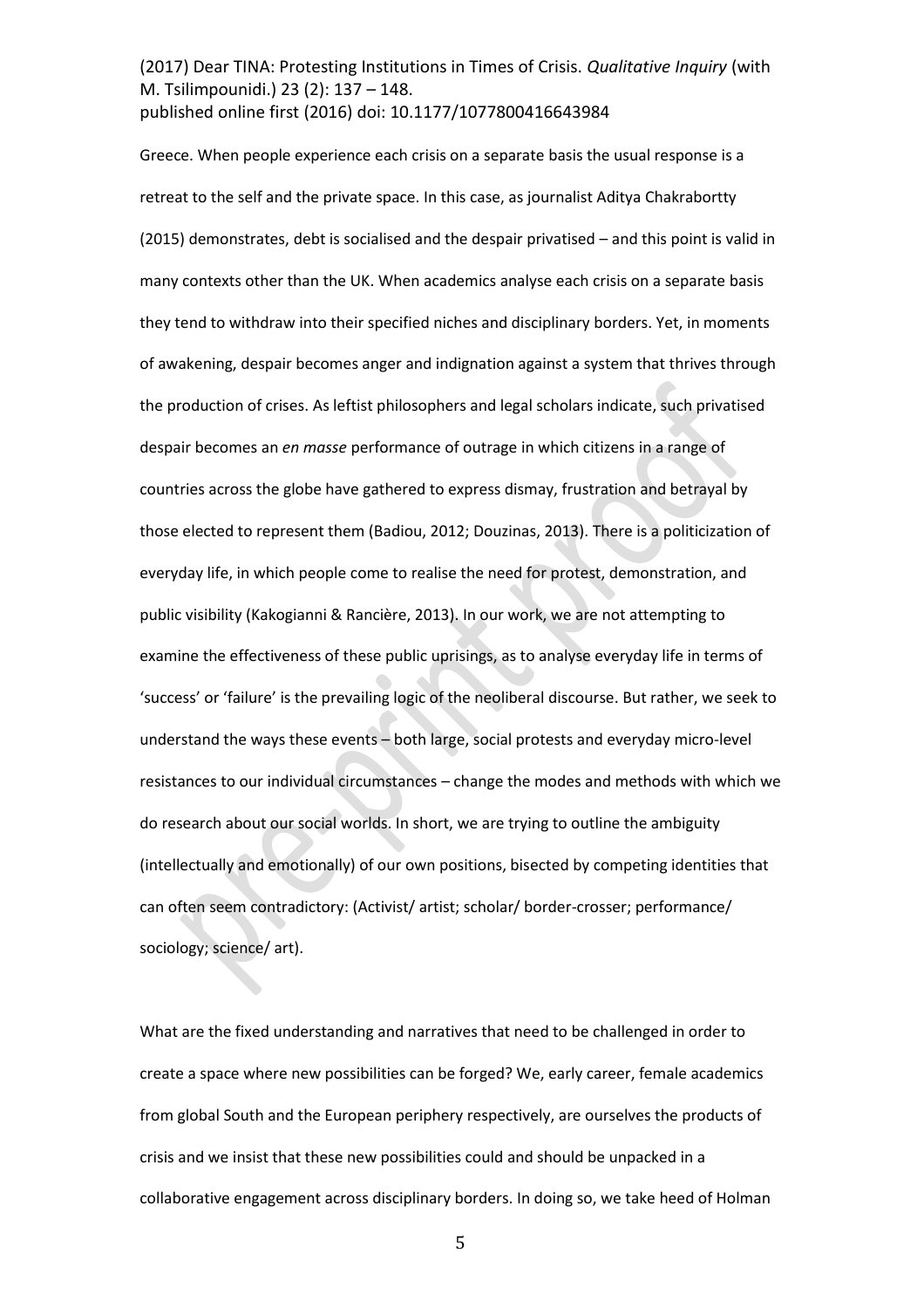Jones' suggestion that autoethnographers 'view research and writing as socially-just acts; rather than a preoccupation with accuracy, the goal is to produce analytical, accessible texts that change us and the world we live in for the better' (2005, p. 764).

In addition, as Denzin (2014a) points out, the challenges of qualitative inquiry reflect the interconnectedness between the global and the local. In this time of crisis, the changing social landscape has been characterised by global sharing through technology networks - a sense of connectedness and solidarity with struggles elsewhere, even while these struggles manifest differently as local and specific. These ongoing demonstrations suggest that the fundamental tenets of democracy are being negotiated: that is, the participation and representation of people in the civic sphere through performance, presence and visibility (Butler & Athanasiou, 2013; Žižek, 2012). By bringing our own bodies, and those of our audiences, into the frame of reference, we draw attention to the violent systems that draw people into street protests. But what this performance framing also does is to highlight the differences between people's experiences, rather than attempting to suggest a heterogeneous experience of precarity. As such, we consider that there is also an epistemological issue that is raised - in which previously certain terrains of academic discourses and disciplines need to be re-examined in light of shifting social concerns. For us, it is important to engage in qualitative research that offers polyvalent, multi-method perspectives on complex matters rather than rely on methodologies that identify problems and offer solutions. In his earlier proposal for an engaged, politically relevant academy, that seems more prevalent now than ever, Denzin argues that what is needed is a qualitative method that crosses disciplines fruitfully:

> Never have we had a greater need for a militant utopianism to help us imagine a world free of conflict, terror and death. We need an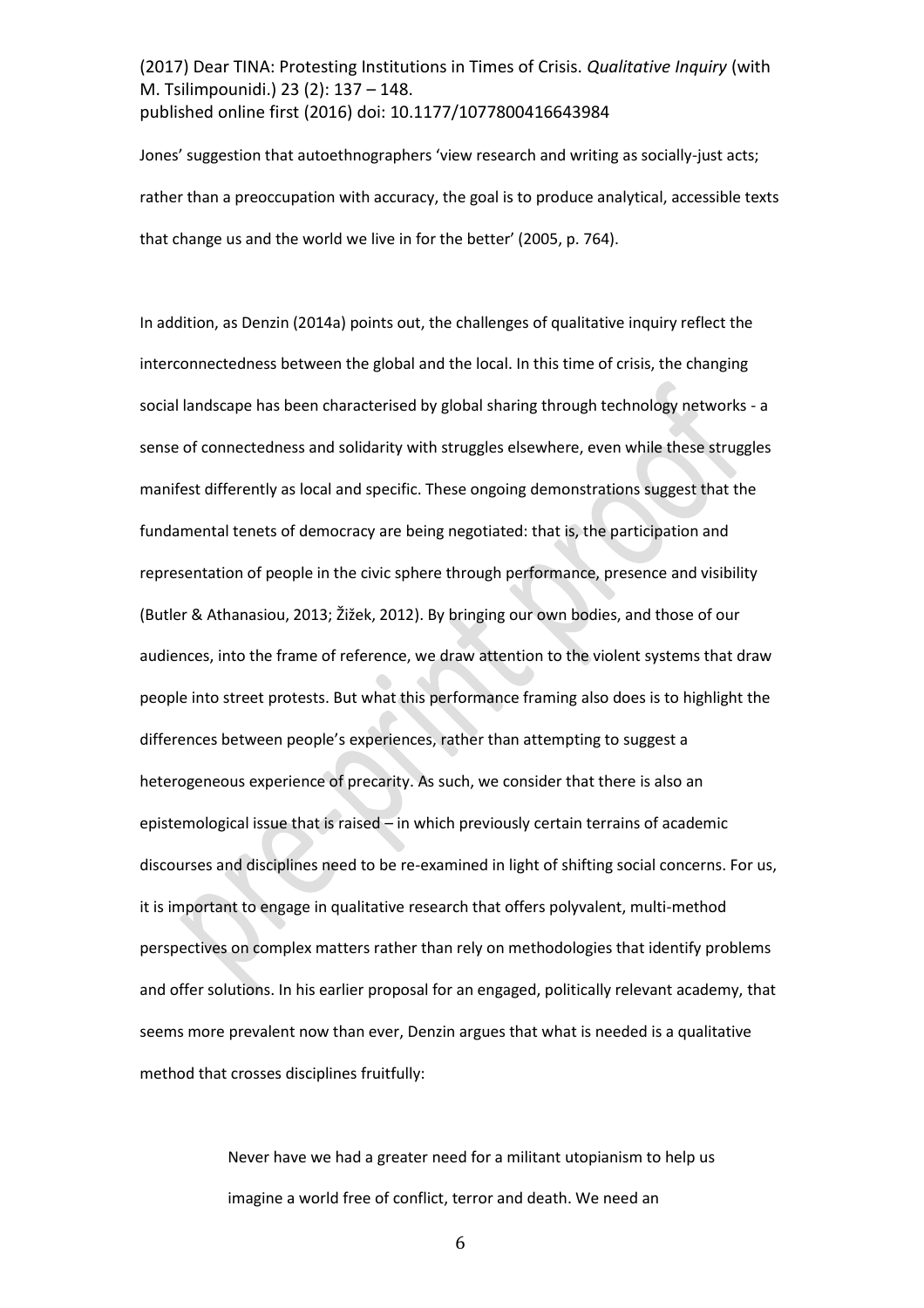> oppositional, performative social science. Performance disciplines that will enable us to create oppositional utopian spaces, discourses, and experiences within our public institutions (2003, pp. 7-8).

Sociologist Les Back (2012) argues there is always some kind of correlation between portrayal and betrayal, by which he suggests that the fluidity and complexity of the real world is very difficult to be captured in singular representations. This is not, of course, a claim to abandon analysis and the representation of real life but rather to re-examine our modes of writing and representing. The role of research then, should not be to quantify social change, and not to attempt to predict 'solutions' – which mirrors the managerial and political approaches that have been applied and failed (in the context of Greece in particular) in recent years. For us, the managerial paradigm was no longer appropriate, and so we claim that we need to move from the realm of academicians to a hybrid activist/ academic/ artist response.

## **Towards critical performance ethnography**

The questions arising were how could we make academic labour relevant to the protesting outraged public? What is the delicate balance between an academic and an active participant in the uprisings? How could we represent the stories of occupation and resistance? How could our critical approach avoid institutionalisation? In both projects we attempted to resist discursive borders of sociology and performance by occupying both. In the milieu of crisis and extreme austerity, categories of meaning become precarious and thus the only productive approach is an analysis neither *for* nor *of*, but *from within* these contested identities. Such approaches challenge how knowledge is produced, as a powerful decentralisation of the discourse that connects academic labour with the politics of emotions.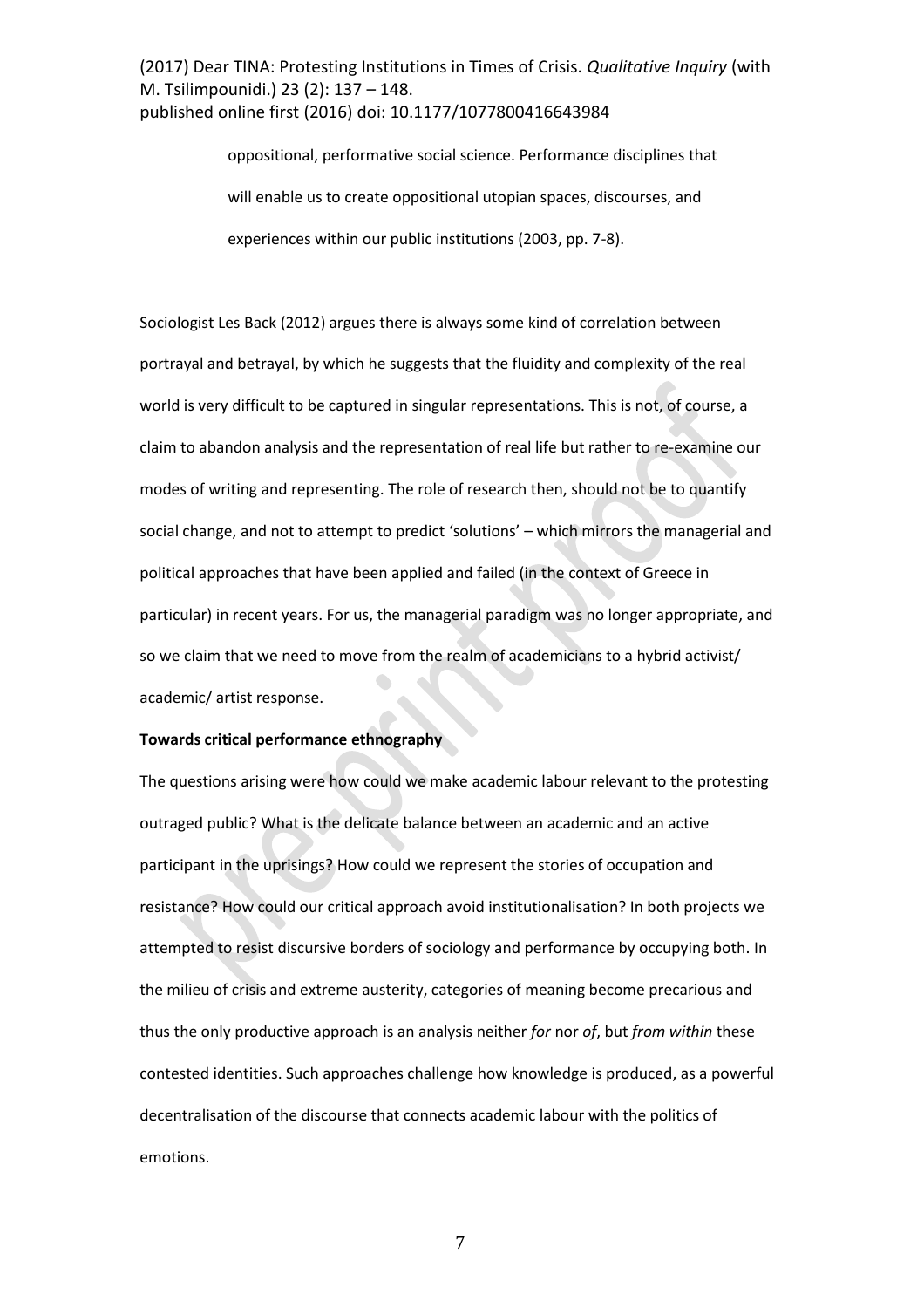In her exegesis on critical methods relating to ethnography, Madison says that 'advocacy and ethics require that the "I" of my personal responsibility [needs to] be explicitly stated in order to address what is for me a fundamental question, "What do I do now?"' (2012, p. 97). Elsewhere, she refers to the necessity for reflexivity:

> When reflexivity is understood as constitutive of the performative-I, not only are we asserting that the labor of reflexivity is a demand for transparent accountability, skilled artistry, and radical politics from the researcher but also can we more confidently resist the slings and arrows of positivism's obsession with evidence (Madison, 2011, p. 130).

This critical exchange between sociology and performance studies defies the regimes of institutionalised academic value and impact statements. Even in ostensibly interdisciplinary projects, the arts can appear to be in service to the serious sociological investigations – an afterthought, or merely a rather beautiful means of disseminating findings. Our attempts to avoid this disciplinary snobbery led us to borrow from critical ethnography and performance ethnography methodologies. In these approaches, the use of 'subjective' documentation strategies resulting in innovative dissemination is well rehearsed (Alexander, 2005; Bochner, 2013; Conquergood, 1991; Denzin, 2003; Madison, 2012; Pelias, 2005; 2007; Spry, 2001). Rather than remain distinct in our hermetically sealed disciplinary paradigms, the process sought to balance form with content as we explored the possibilities of cross-disciplinary exchange.

The examples we highlight in this article began as a simple methodological experiment in which both authors attempted to experiment in the 'field' of the other (Bourdieu, 1990). This required each of us to adopt new dispositions or 'habitus' that would allow the dialogue to take place. For example, the performance methodologies we used rely on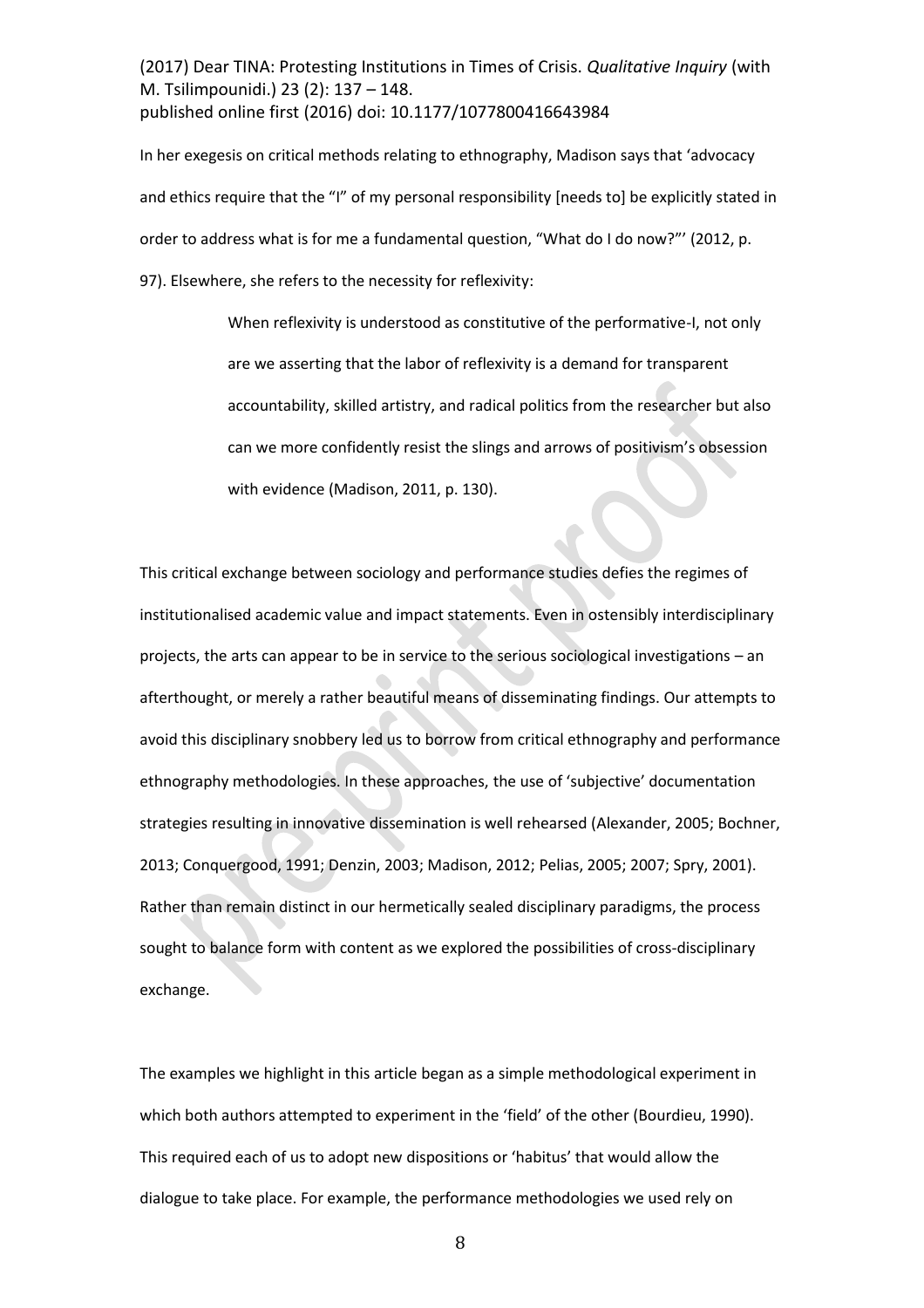spontaneous, playful, irreverent and improvisational responses to materials from Athens during crisis (*It's a Beautiful Thing*) and institutions of both higher education and corrections (*Dear TINA*). This experimental phase gave rise to poems, letters and monologues that offered a sense of positioning and an embodiment of the concerns we had found. From a sociological perspective, this means of coding, categorising, and then writing the materials 'up' exposed new registers. That is, we were not limited to 'representing' data in forms that could be understood as managerial, objective and accurate (following Denzin, 2013, who called for the 'death of data'). Rather, we encouraged each other to write from the subjective, frustrated, politically charged 'I' (Pollock, 1998; Spry, 2001). By giving permission to ourselves to engage with Madison's 'politics of possibility' (2010), we ensured two distinct registers between sections that were academically sourced and sections that were entirely subjective and unashamed of railing against the ways in which resistance and attempts at revolution were being brandished in data sets in academic conferences.

Often, as we have highlighted above, the kinds of knowledge privileged by critical inquiry predicate an 'answer'. Instead, this collaboration allowed us to ask questions, and its affective, instinctual and embodied subjective register became a provocation to all of its witnesses. Not 'what answers does this research provide to this problem?' but 'what questions does it ask that allow me to consider what I may do now?' (vide Madison, 2012, p. 97). This shift from the encounter with research outcomes is modelled on the work of performance studies scholar Dwight Conquergood. By rethinking the 'world as text' to the 'world as performance', Conquergood suggests that new questions arise. He asks researchers to engage with performance and cultural process by considering what the 'consequences of thinking about culture as a verb instead of a noun, process instead of product' might be (1991: 190). In light of this, the performance lectures - primarily delivered in academic contexts - address the cultural milieu as processual, fluid and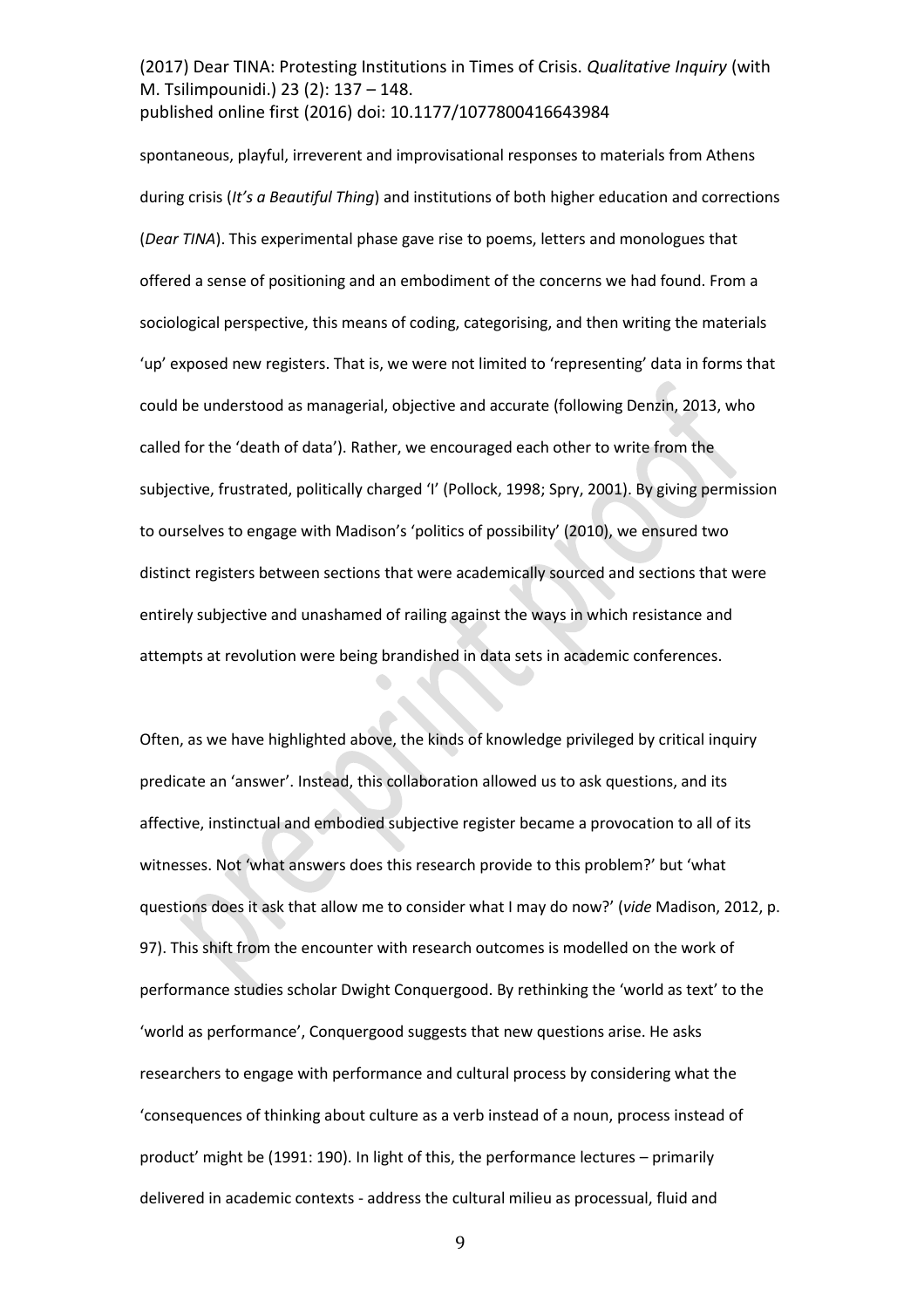emergent. Instead of replicating the text of the performance lecture here, we are attempting to think through the epistemological benefits of methodological border-crossing as necessary in the era of crisis precisely because of the locatedness and the subjective, performative-I that is so compellingly argued by Tami Spry (2001).

Denzin's vision for a performative ethnography that rejects custodial, fetishist and paternalistic approaches (2003: x) provides a valuable starting point for introducing the methodologies used by Ministry of Untold Stories. The two examples of performance ethnography we draw on here emerge out of the collaboration of Ministry of Untold Stories (2010 – 2015). The intention, with the initial piece of work (*It's a Beautiful Thing, the Destruction of Wor(l)ds*, first presented at the Berlin Biennale, 2012), was to investigate how our scholarly activities could reflect activist identities and the affect of experiencing social change in the Greek crisis. It was particularly concerned with up-ending the hegemonic representations of Greece as victimised by crisis, and as such was explicit about its sociopolitical goals (Shoemaker, 2013). By developing a pastiche, collage-style of different written modes, the form attempts to disrupt 'objectivity, hegemonic discourses and imperialist modes of representation' and brings into being 'collective, accessible, critical public forums (third spaces)' (Shoemaker, 2013, p. 524). This promissory sense of the ways performance can 'create and enact moral meaning' (Denzin & Lincoln, 2005, p. 5) offers a powerful justification for form and content to be radical in its openness to dialogue and negotiation. These notions are also explored in Back and Puwar's (2012) call for live methods.

The second collaborative work (*Dear TINA*) that we deploy here in order to argue for the place of hope and the critical importance of imagination draws on Denzin's assertion that: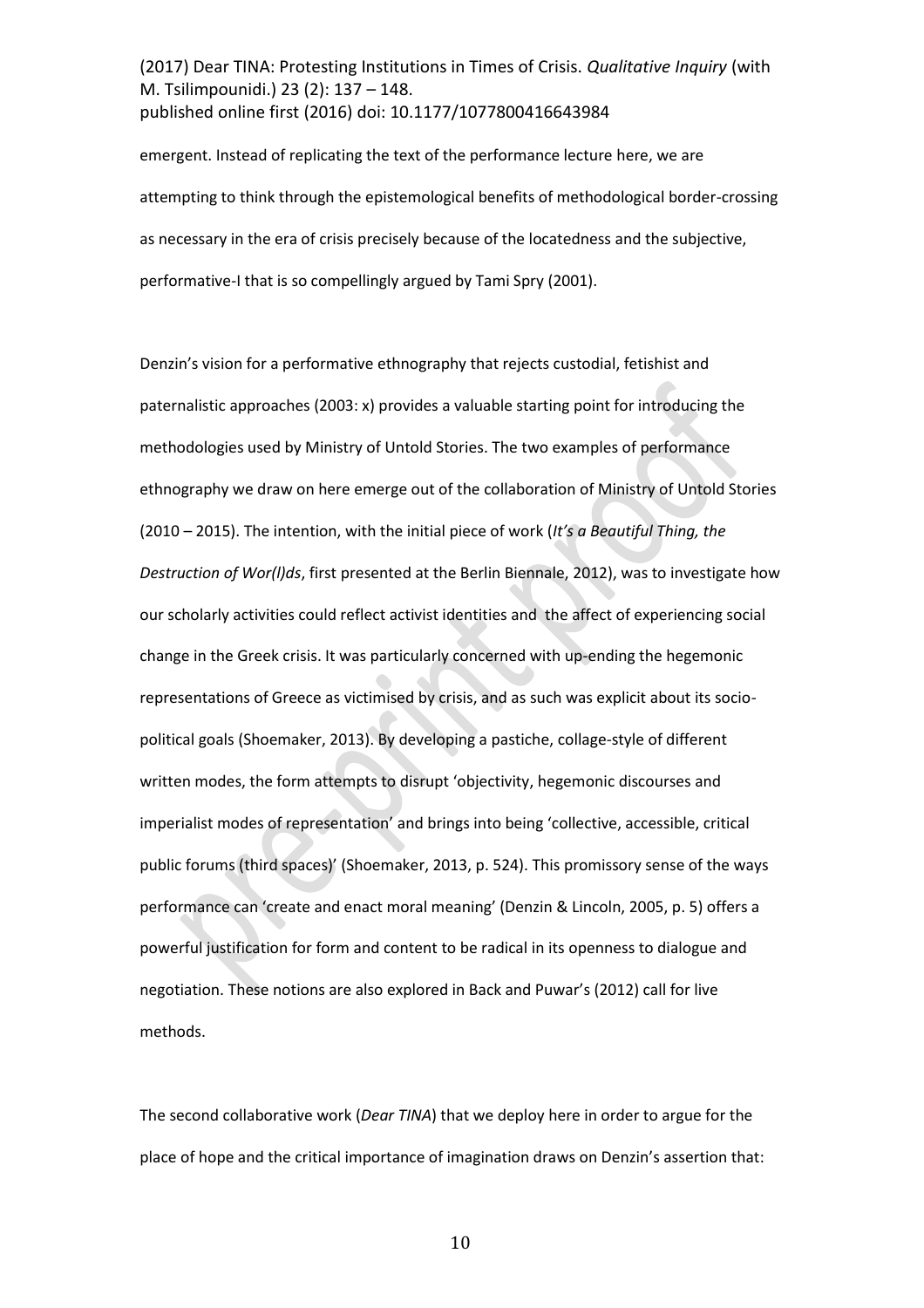> critical imagination is radically democratic, pedagogical, and interventionist. This imagination dialogically inserts itself into the world, provoking conflict, curiosity, criticism and reflection (2014, p.82).

This performance lecture developed several monologues that explicitly position both of us in relation to neoliberalism and its manifestations in two institutional paradigms: prisons and universities. In *Dear TINA: we're sorry for the inconvenience, but this is a revolution* (2014), we were especially concerned about how our understanding of wider sociological or philosophical concerns reacted when expressed through deeply personal narrative writing. We hoped to write through and about the institutions in which we work and their effects on our ways of knowing. We were keen to develop a form that, as communications scholar Arthur Bochner articulates, 'acknowledges contingency, finitude, embeddedness in storied being, encounters with Otherness, and appraisal of ethical and moral commitments, and a desire to keep the conversation going' (2013, p. 53).

The material, in both examples, provides a sense of how our own personal experiences of crisis, protest and resistance to institutionalisation relate to wider concerns. In this, as performance scholar Bryant K. Alexander posits

> the personal narrative is always a reflection on and excavation of the cultural contexts that give rise to experience. In this sense, personal narratives move from what some might presume to be an insular engagement of personal reflection, to a complex process that implicates the performative nature of cultural identity. (2005, p. 424).

With the methodological challenges as a basis, we worked on an experimental writing project that incorporated both of our voices, informed by figures that changed to reflect the changing realities of economic and social decline. We staged the first piece as participatory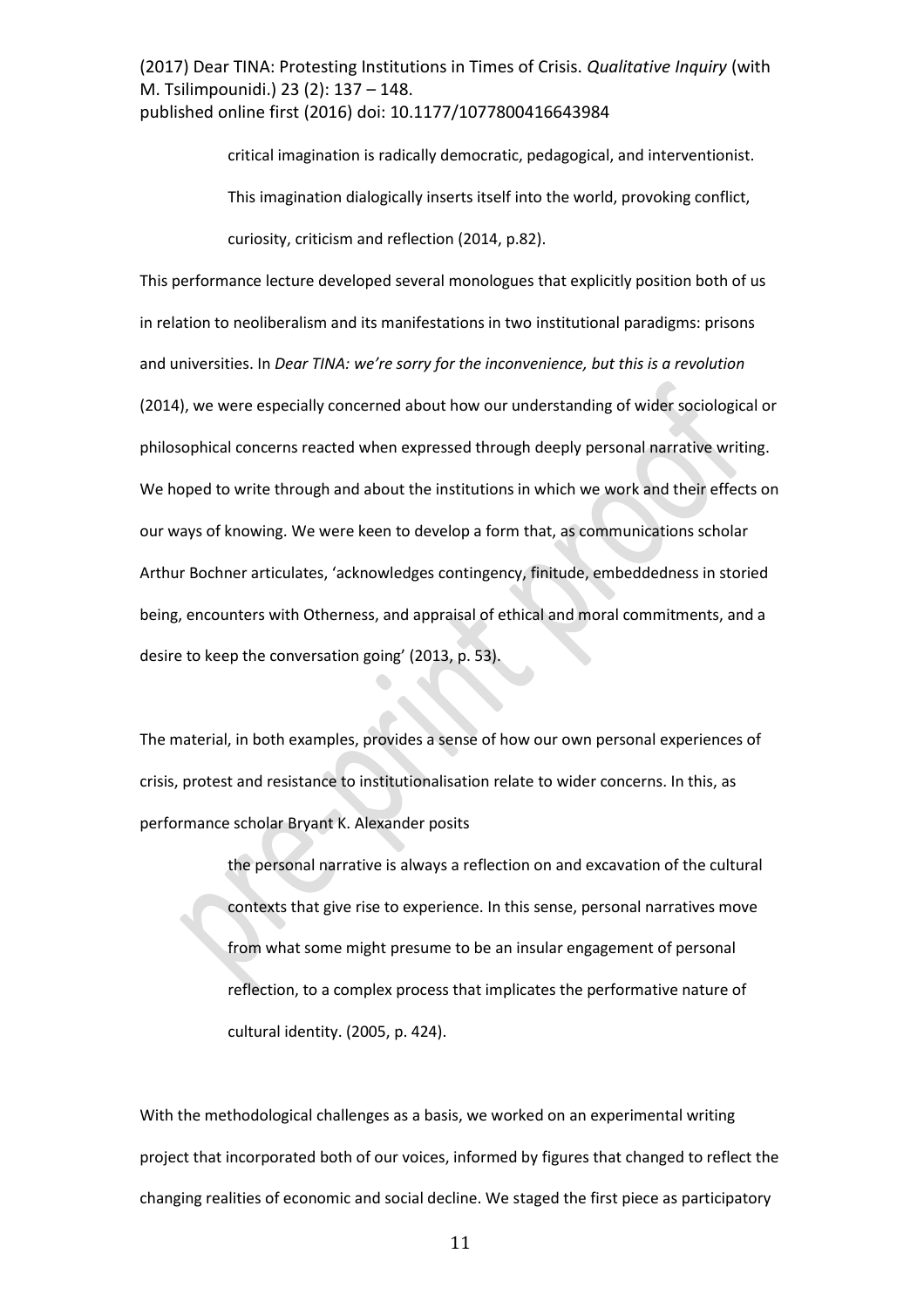in order to situate people as witnesses. We attempted to replicate an encounter with the streets and squares of Athens in a time of crisis (though of course, audiences could resist participation). The description of the materials is interpreted through selected reflections gathered from audience members (Ministry of Untold Stories, 2012) as well as from our own critical conversations about the collaboration.

These autoethnographic exchanges become vital interpretive tools for analysing three interrelated modalities: **participation as performing complicity & solidarity, performing the**  *polis,* **and performing in and against the institution**. In the first instance, it is necessary to begin with a description of the performance-lecture, leading into an engagement with these three analytic modalities. The next section introduces three performance moments that explicitly engaged personal, embodied responses. We do not attempt to recreate the whole narrative, but rather, offer these extracts as particular, storied, experiential examples of a nation and institutions in crisis. These moments are then considered in relation to the wider argument about methodological invigoration in times of uncertainty.

# *Ministry of Untold Stories: It's a Beautiful Thing, the Destruction of Wor(I)ds*<sup>iii</sup> and *Dear TINA*

*It's a Beautiful Thing begins with a soundtrack playing as the audience (for both academic* audiences and arts audiences) enters the space, that includes a recording of a 1930s mining protest song from the US 'Which Side are You On?', overlaid with voices of people assembled in Athens' Parliament Square (Syntagma). As people gather and take their seats, the two presenters disperse amongst them, handing out statements written on oversize currency facsimiles, along with a gas mask or some protective cream. Once the performance lecture is about to begin, the presenters return: one to the podium, as if preparing for an 'ordinary' scientific paper presentation, the other to a nearby seat.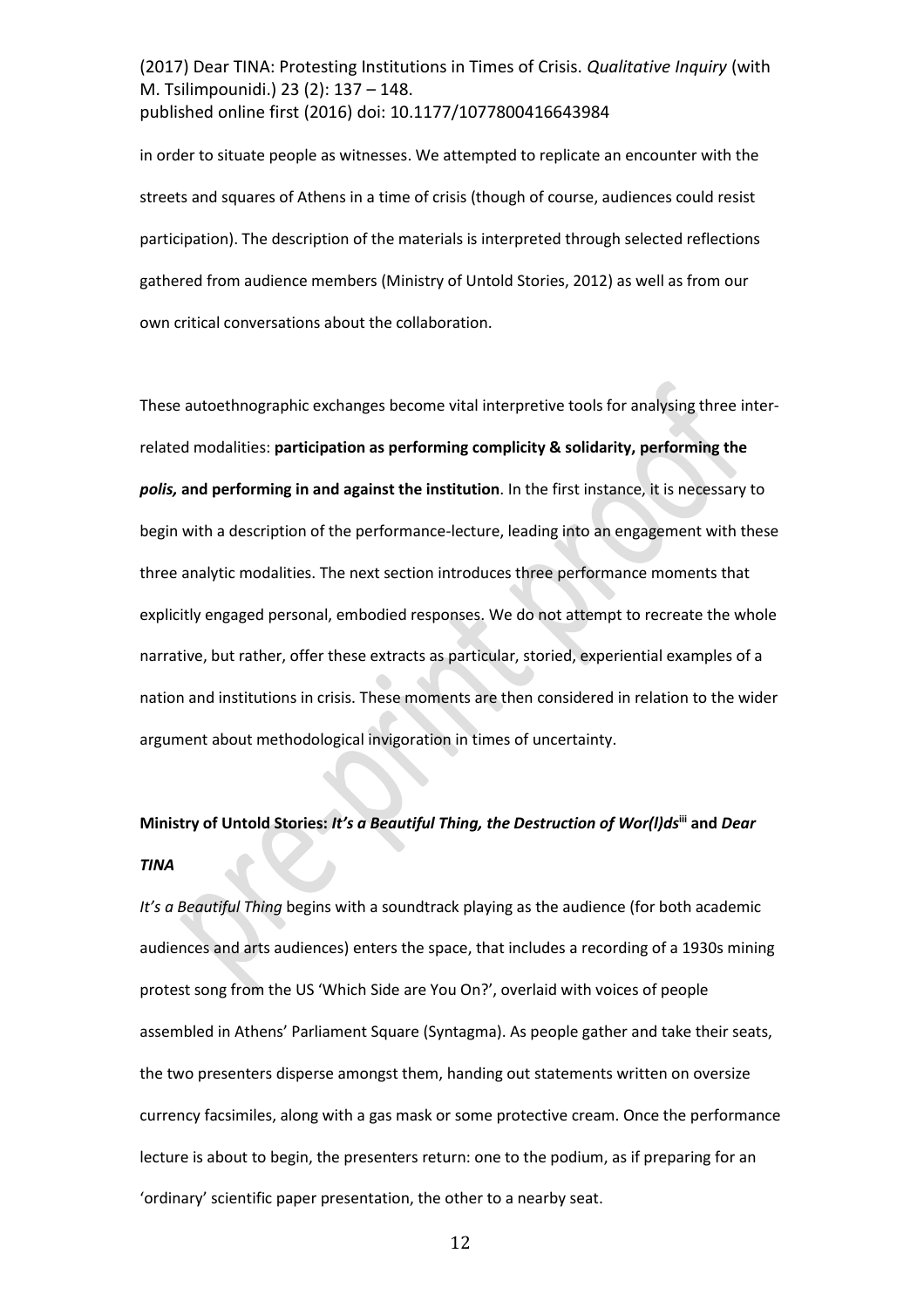**Performing Complicity and Solidarity: Gas Masks and An Invitation to Protest in the Square** 

> *Myrto: Somewhere during the process of writing and collaborating, I became less apologetic about being positioned in paradigms that are more accustomed to critical theory than experiences. I began to sense there was potential for the playfulness we proposed to do something more than what I could do with words. But then you suggested audience participation, and I grew wary.*

*Aylwyn: Participation feels like a dirty word. In theatre, as in politics, it is regarded with suspicion. There is an assumption that participation is inherently democratic. On the contrary, it can often feel like coercion and result in intense anxiety for audiences - particularly when the setting is an otherwise 'standard' academic conference that is predicated on mostly passive engagement with speakers. Nevertheless, we tried to challenge ourselves to find a form of participation from our audiences that was not so much about demanding actions, but reactions. In this moment, what was important was that individuals were invited to take up an offer that meant that being together in the space was slightly different for each person – and refusals to participate of course also demonstrated a valuable response to the material.* 

*(Some of our audience members are asked to participate by putting on gas masks, while others are given cream against teargas burns).*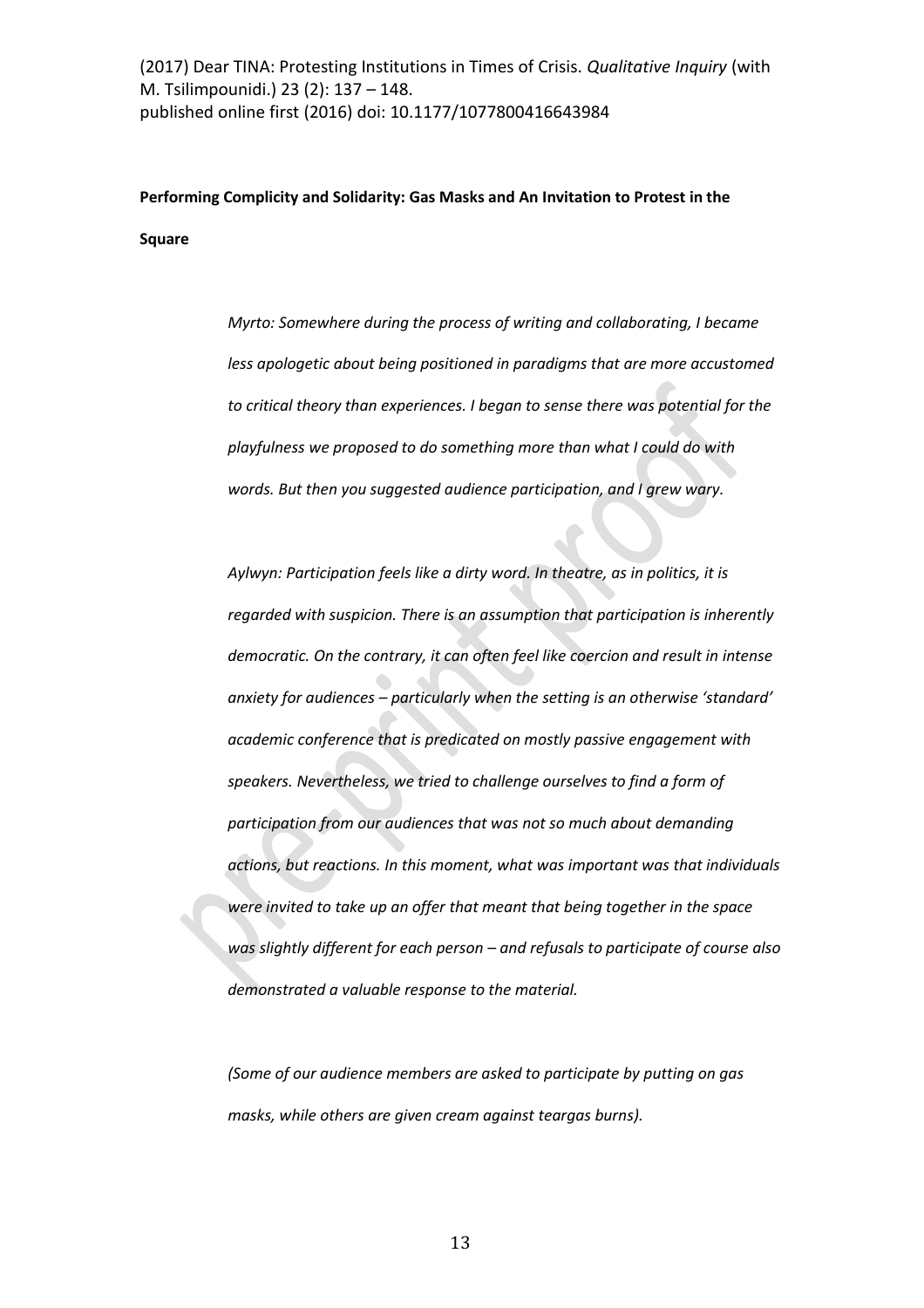> *Myrto: This is a collective mobilization in which people are invited to participate in a street protest. The invitation is rather celebratory and accompanied by slogans and descriptions of some of the innovative resistance techniques of Athenian protesters. At least half the audience observes a dramatic description of protest actions while wearing masks. These are not traditional gas masks but rather surgical masks.*

*Aylwyn (interrupting): We had to make a logistical choice, because travelling across borders with multiple gas masks in suitcases could be considered an incitement to terrorism. Especially as I am a non-European alien.* 

*Myrto: We also wanted to mark out visually what a threat of contagion might look like – in which a section of the populace wears masks to protect against the threat of disease. The imagery reflects the rhetoric of crisis as contagion that must be quarantined and furthermore, that the austerity measures are understood as a bitter pill to be swallowed.* 

The action suggests several things: firstly, we project onto their own 'innocent' bodies the (in our view) ridiculous criminalisation of people in protests that wear gas masks. This is because we hope the audience members with gas masks feel the injustice and impunity of the juridical system that perpetrates these kinds of arrests on ordinary people. This is also an embodied exposure to the rituals of preparation for a street protest unsettling the logocentric discourse of academic presentations. The use of the mask in a protest provides protection from both teargas but also it defends the need for anonymity. The dissemination of the gas masks in *It's a Beautiful Thing* is not a claim of the emancipation of the anonymous spectator but rather a call for the realization of the bodily dangers a protester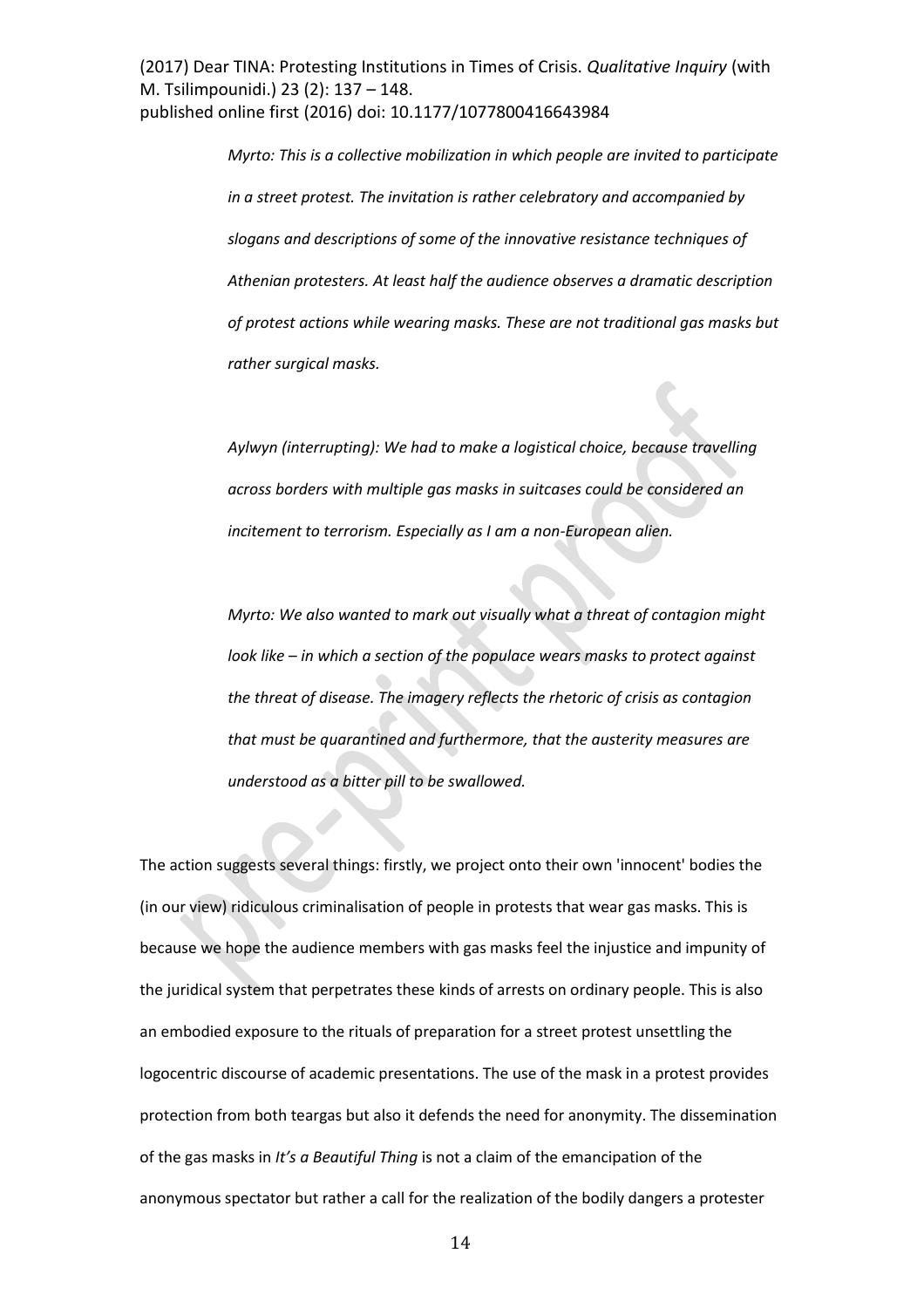faces in the era of intensified police brutality. The Zapatistas, for example, argue that by hiding their faces behind masks, individual protesters become a symbol of the wider oppressed minorities and marginal identities.

> *Imagined audience member: (wearing a 'gas mask')* What struck me about your *gas mask and Maalox section was how it was staged to find a way to bring all the bodies in the room into some sort of ethical relation to the subject matter. We each either have a mask, cream, or none of these. In every case, we are faced with a corresponding 'charge' or dilemma.*

*I am wearing a gas mask. My colleague is not. I am told I will be arrested for*  'subversive civil disobedience'. He is told that he gets away but must go home *and publicize arrests. I feel stressed. I can't breathe.* 

*Aylwyn (to the audience): Without requiring any decision-making or agency from the audience in any other way, you are implicated in these positions. The practicalities of having you wearing gas masks for more than 5 minutes was a conscious choice on our behalf, because we did not want to exoticize the rituals*  and revolutionary energy of 'taking a tour' through the streets and squares of *Athens. We did not want you to consume a spectacle of revolution while seated in a protected venue thousands of miles away, but rather, to feel temporarily the shortness of breath and the difficulty of perspective behind the gas mask.* 

*Imagined audience member: It worked. I felt complicit.* 

**Performing complicity and solidarity** shifts the relationship between the spectators and the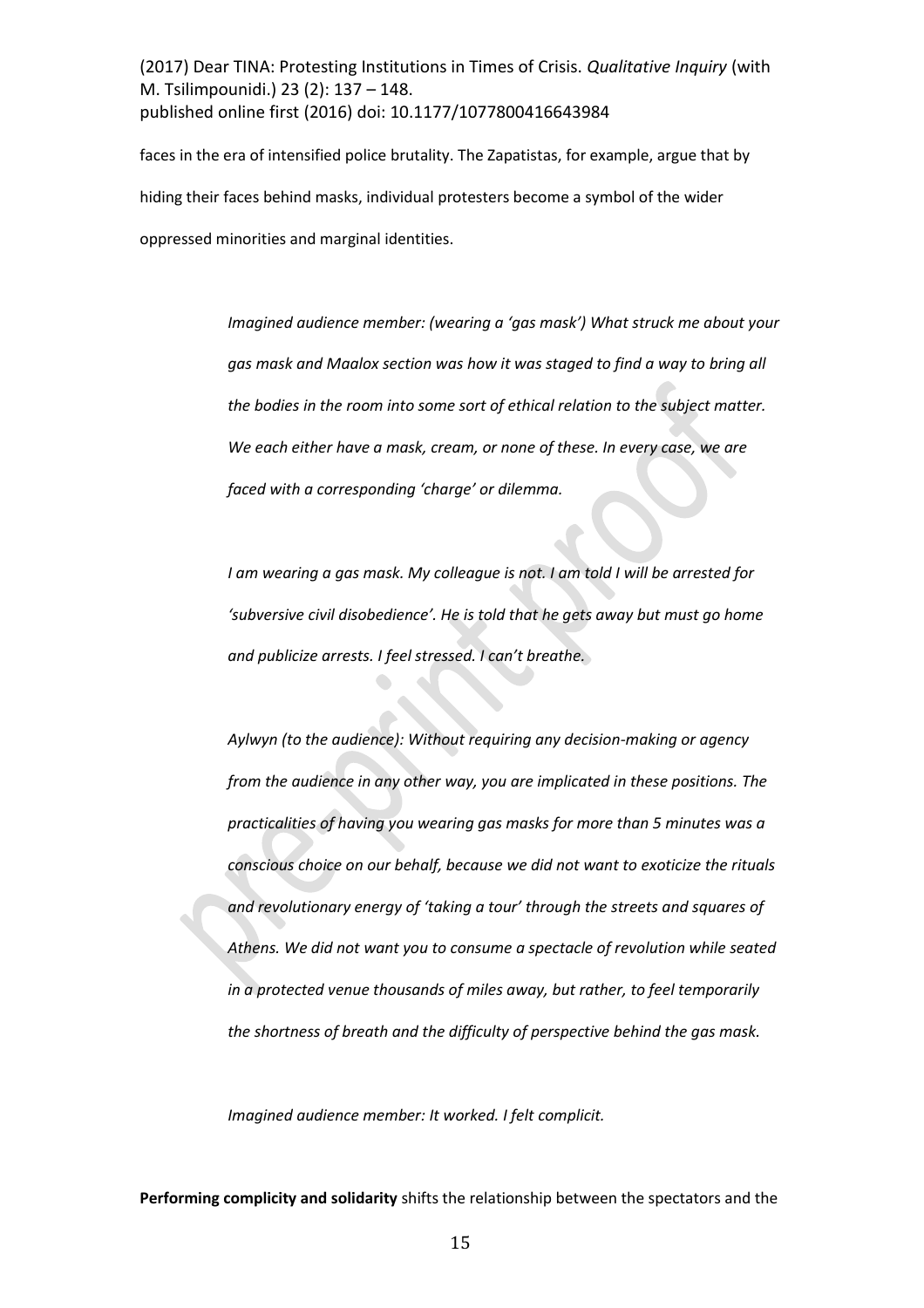presentation by framing the experience as mutual. The admittedly still passive 'casting' of the spectators into 'roles' does not go as far as the revolutionary theatre of the oppressed model of Augusto Boal (2000) that encourages active 'rehearsal for real life'. Nevertheless, in academic spaces still so often characterised by competitiveness, measurement and value, the development of a common experience that relies on affective being together does something to propose different ways of relating to materials that might otherwise seem distant. This performance moment offers an interpretive framework by problematising the audience's own relationship with the embodied sensations of state violence. Theatre scholar Jill Dolan says that

> [p]erformance of the moment also creates community, images, and energy for protestors to rally around, take pride and pleasure in; it focuses anger, as well as political momentum and desire. Performance, in its liveness, in the commitment of bodies we bring to it, challenges [...] alienation (2001, p. 13).

## **Performing the** *Polis***: Becoming Athens**

Aylwyn (*addressing Myrto*):

*I staged your body* 

 *As the nation* 

 *Your accent, your self* 

 *Standing in for Greece/ facing the charge of:* 

*けTWミ;Iキラ┌ゲ ミラミ-compliance;* 

*Fraternizing with international bankers;* 

*Clientelism;* 

*Unrepentant laziness;* 

*Handing out early pensions;*

*Tax-evasion;*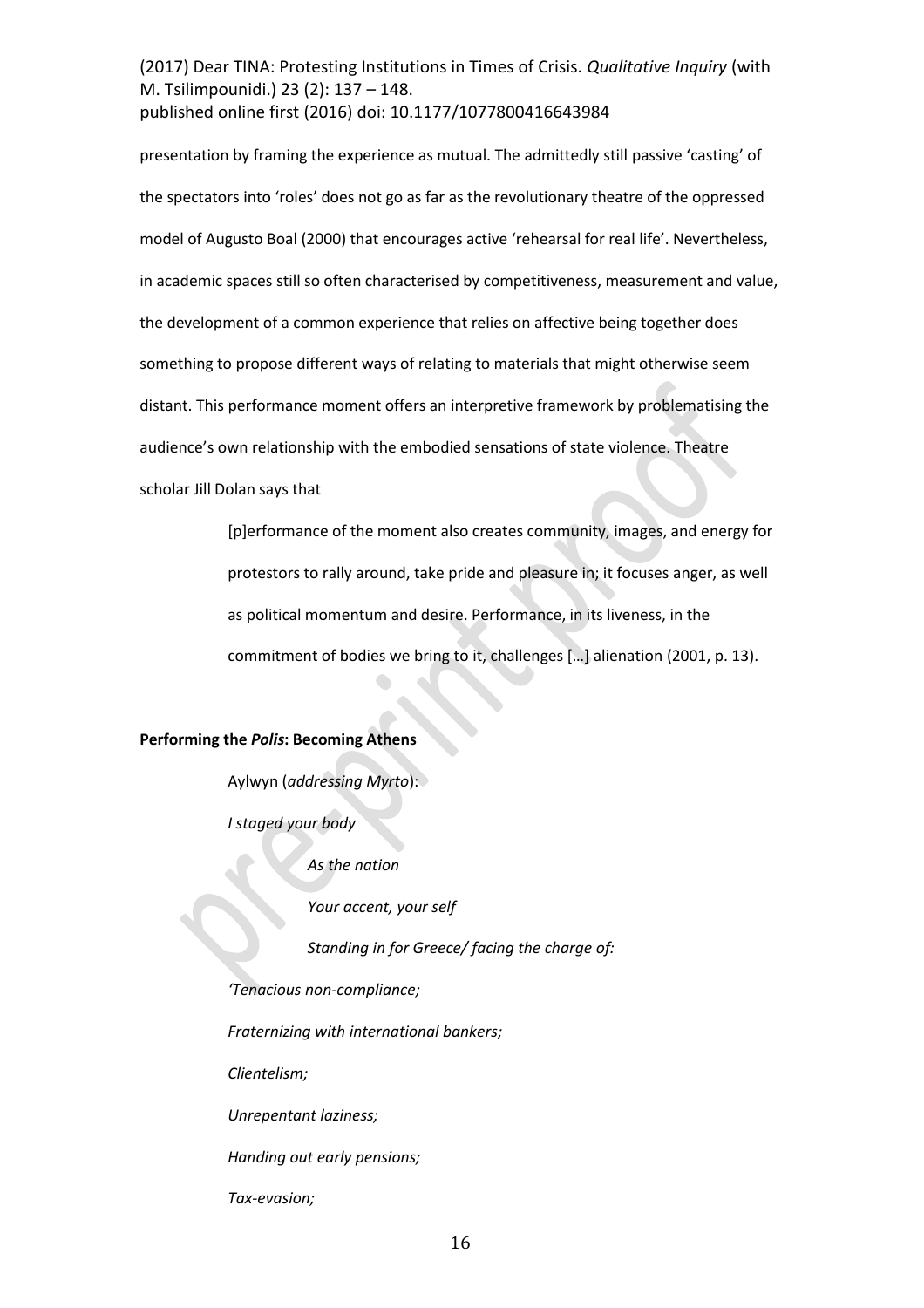*Sun-baked decadence*<sup>'</sup>. (Walsh & Tsilimpounidi, 2014, p. 146).

Although it caused some consternation amongst audiences, there was an immediacy and urgency that this kind of embodied claim could make. That is, it positioned the city anthropomorphically as accused, victimised and under threat. This enabled audiences to enter into debate about the perceived fairness of such victimisation of a city (and her inhabitants). This staging choice recalls theatre scholar Janelle Reinelt's desire for a radical democratic theatre in which the shared space of a performance creates 'a place of democratic struggle where antagonisms are aired and considered, and where the voluntary citizenry, the audience, deliberates on matters of state in an aesthetic mode' (1998, p. 289).

#### **Performing (against) the institution: 'Fucking Liberty'**

*Dear TINA: We're sorry for the inconvenience, but this is a revolution<sup>iv</sup> is a performance* lecture that extended our existing collaborative autoethnographic methodology by considering neoliberalism and its effects and impacts within institutional workplaces. Aylwyn has worked as a creative artist in prisons for over 10 years in South Africa and the UK and Myrto reflects on her first full time academic position in Higher Education in the UK. This performance poem is delivered in the style of spoken word poetry.

#### Aylwyn:

*I resigned from working as an artist in prisons in the UK too late: Why would I work there in the first place? It's complex. But after five years of doing my time, I resigned from the zero hours contract:* 

*After refusing to wear a uniform to give prisoners the illusion that there were more trained officers safeguarding the place;*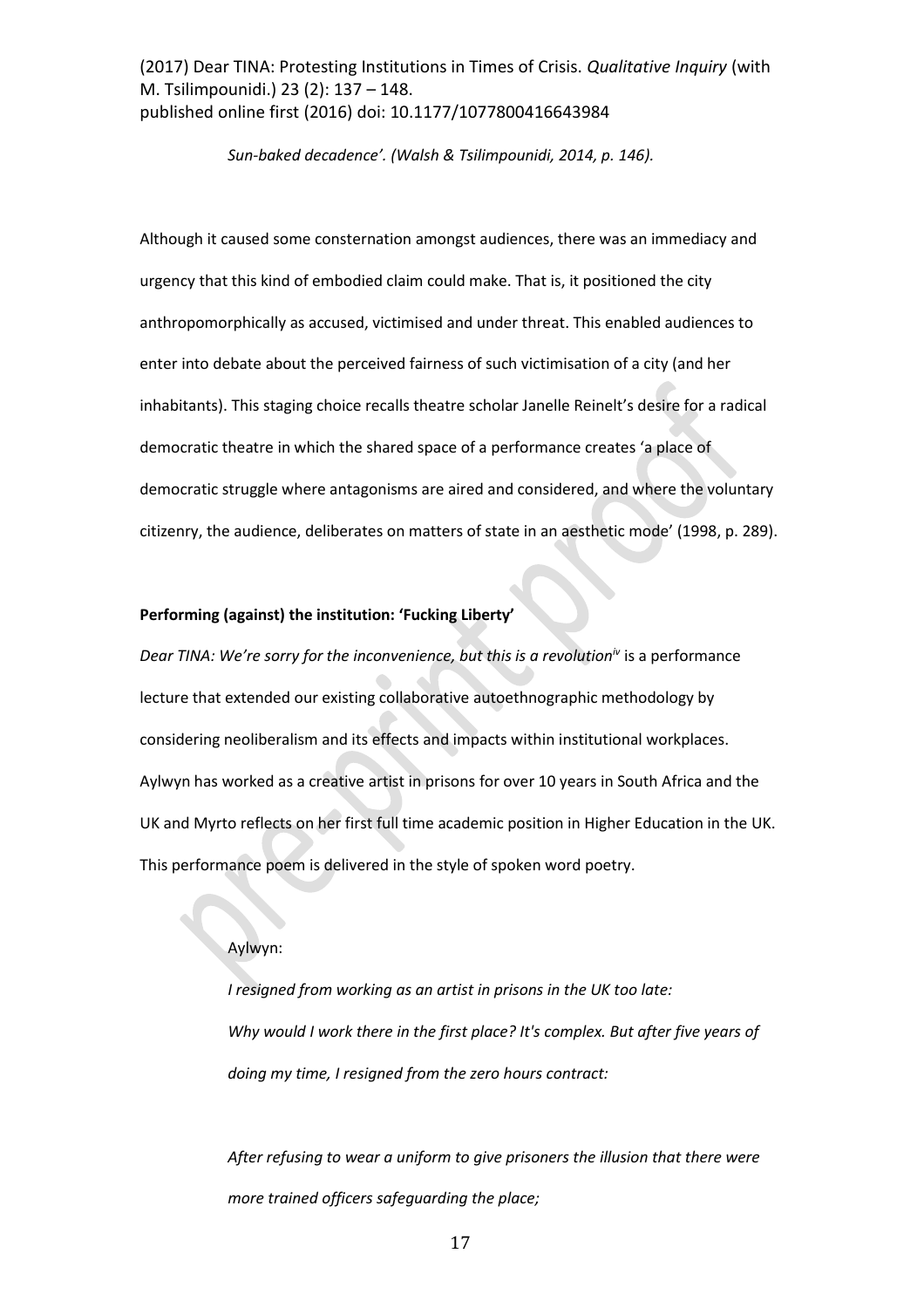*After my bag of laundry was investigated by the duty officer holding up my underclothes for all to see;* 

*After I was sexually harassed by my line manager in the education department;* 

*After I was stopped from staging a charity music event because officers did not want prisoners to have access to live music if they could not listen to the radio;* 

*After I was accused of being an industrial spy for sitting in on a meeting of wing representatives discussing the portion size of fish and chips. That's prison. Where the length of a cod is debated more hotly than the length of sentences.* 

*After I had battled to get prisoners to film studies because they needed to be in warehouses, Packing dog biscuits for the prison to reach its targets for the month;* 

*After I had filled classes with men who were mad or bad, frequently both;* 

*After I had seen within the institutions the clustering of class and poverty, and lack of education and how there was an internalisation of accumulation as the measure of 'success' in life; and how this gross obsession with materialism was deeply related to criminality;*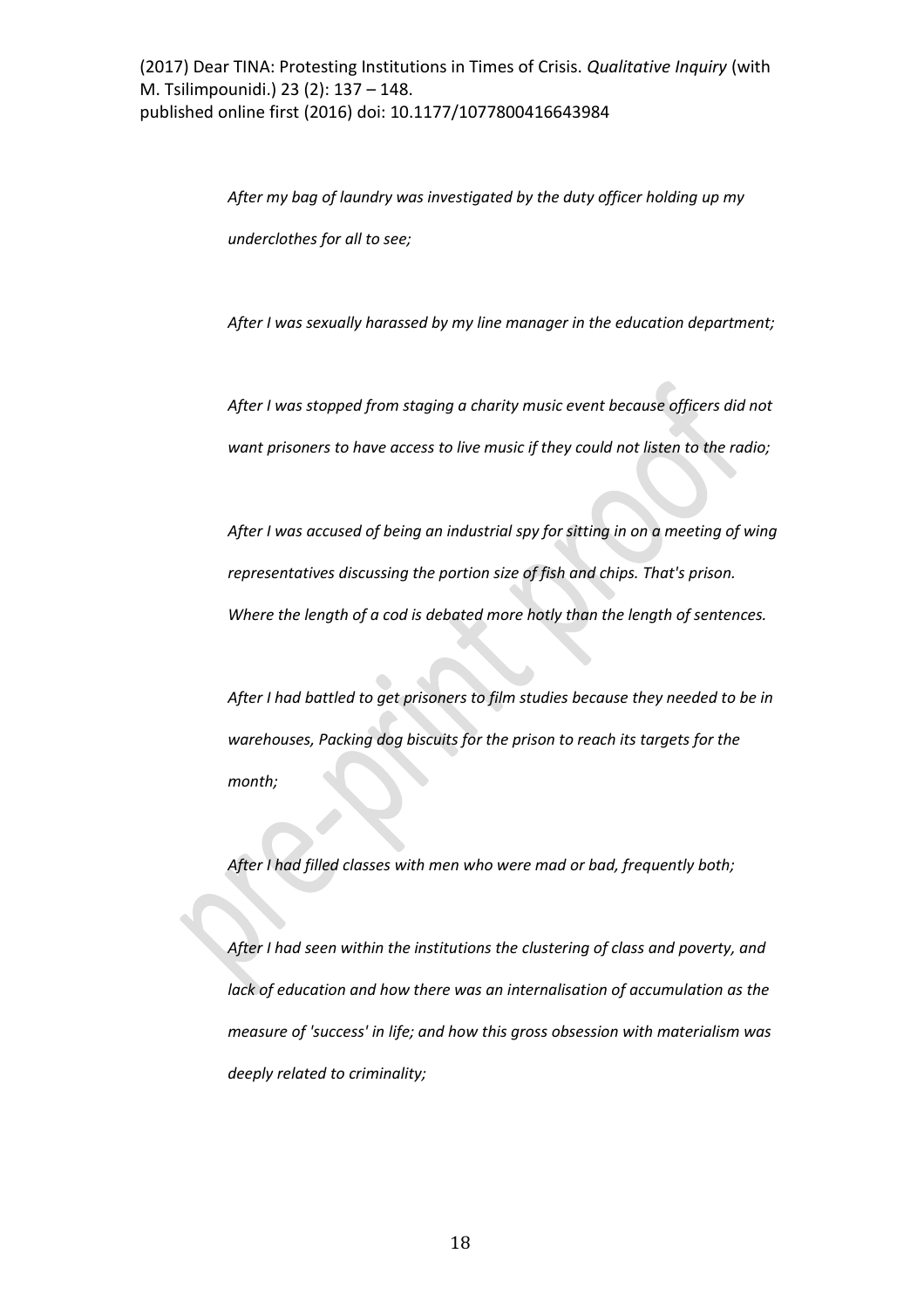> *After listening to countless repetitive arguments about 'the system', with men who were obsessed with Playstation, the latest films, fast cars and lots of money;*

> *After I recycled boxes to use as props only to realise they were labeled 'dummy security cameras' (I had internalised the spectacle of surveillance);*

*After every piece of research I was asked to do was about proving why prison works (simply disguised as a justification for specific arts interventions);* 

*After I felt every count of every body was adding profit to the prison management, the same big conglomerate that transports us on the DLR, that oversees the sexual abuse of immigrant detainees in Yarl's Wood and in Australian centres, the company that overcharged government for electronic tags to monitor ex-prisoners already dead, and the same company that scuppered the Olympic Games security contract.* 

*I left prison. But prison didn't leave me.* 

*I still have dreams of leaving a gate unlocked or forgetting my mobile phone in my bag.*

*One functionally illiterate lad was always first to volunteer for drama. His catchphrase was 'fucking liberty'.* 

*Indeed.* 

*It's complex, liberty, in the prison industrial complex.*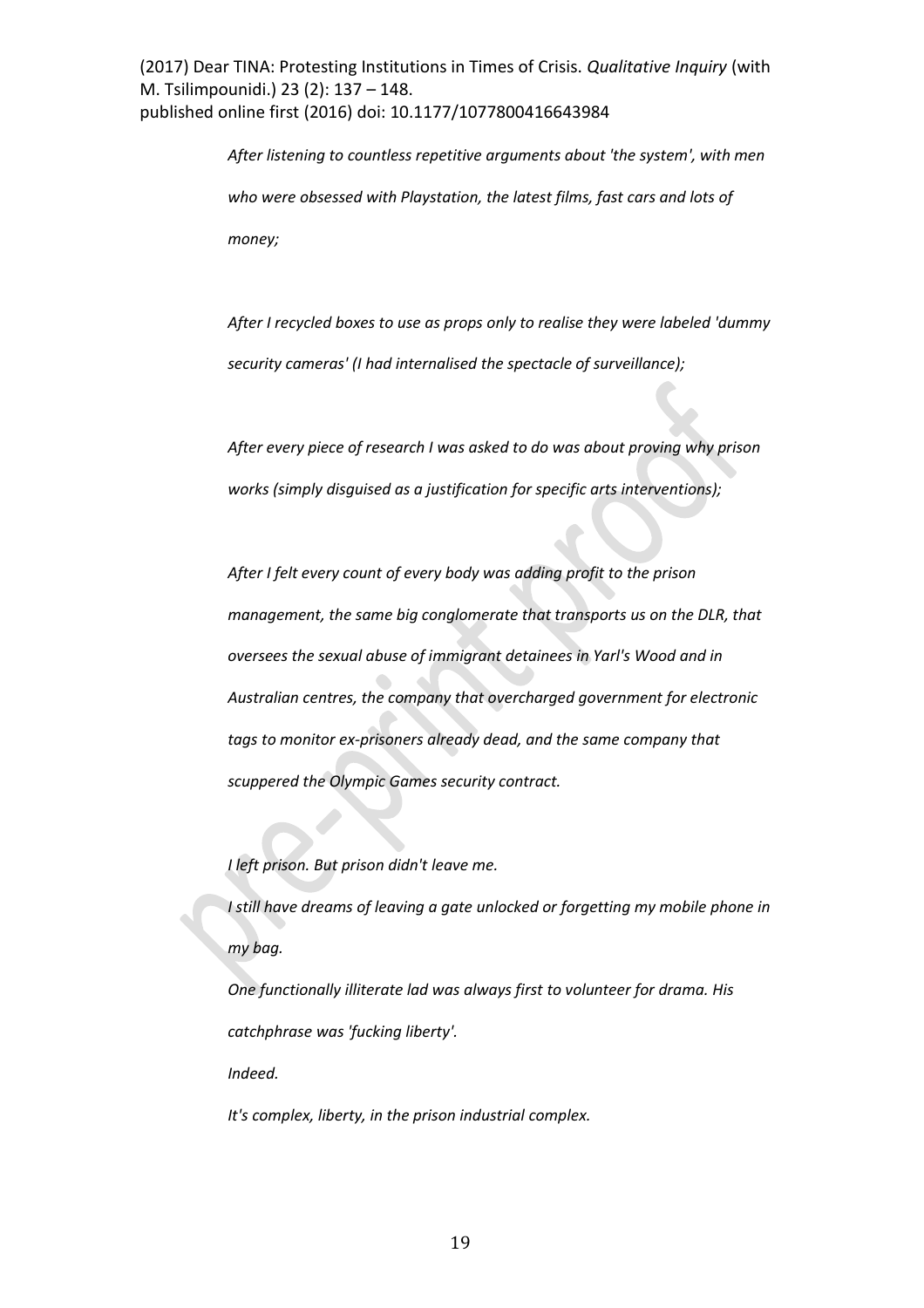> *In prisons that are paid to warehouse cons put to work jobs getting a pound a shift; that are staffed by under-educated people in de-industrialised towns; where the prison is the only viable employer.*

*The average cost of a UK prison place per annum is over £40,000.* 

*More than what I earn in Higher Education.* 

*There are more than 86000 people in prisons in England and Wales, and the last* 

*15 years has seen more than 3000 new imprisonable offences.* 

*It takes time to realise that the prison service mission to protect is a sales pitch: the only worry is how the public actually buy the message?* 

*But it's a clever game: in which taxes fund institutions that promulgate fear, not safety. In which the distinction between inside and outside is no longer so clear. In which freedoms are misunderstood as material desires, rather than equality, rights and other personal and social liberties.* 

Writing against an institution that has granted access highlights the ambiguous positionality of prison educators. Being able to develop an autoethnographic response in performance offered the opportunity to understand how the institution becomes an embodied practice of removing agency, not only from prisoners. The growing body of prison ethnographies (Drake et al, 2015; Jefferson, 2015; Rhodes, 2013; Rowe, 2014; Waldram, 2015) develop awareness of the complexities of researcher experiences and the discourses of crime, justice and punishment that have enabled their presence.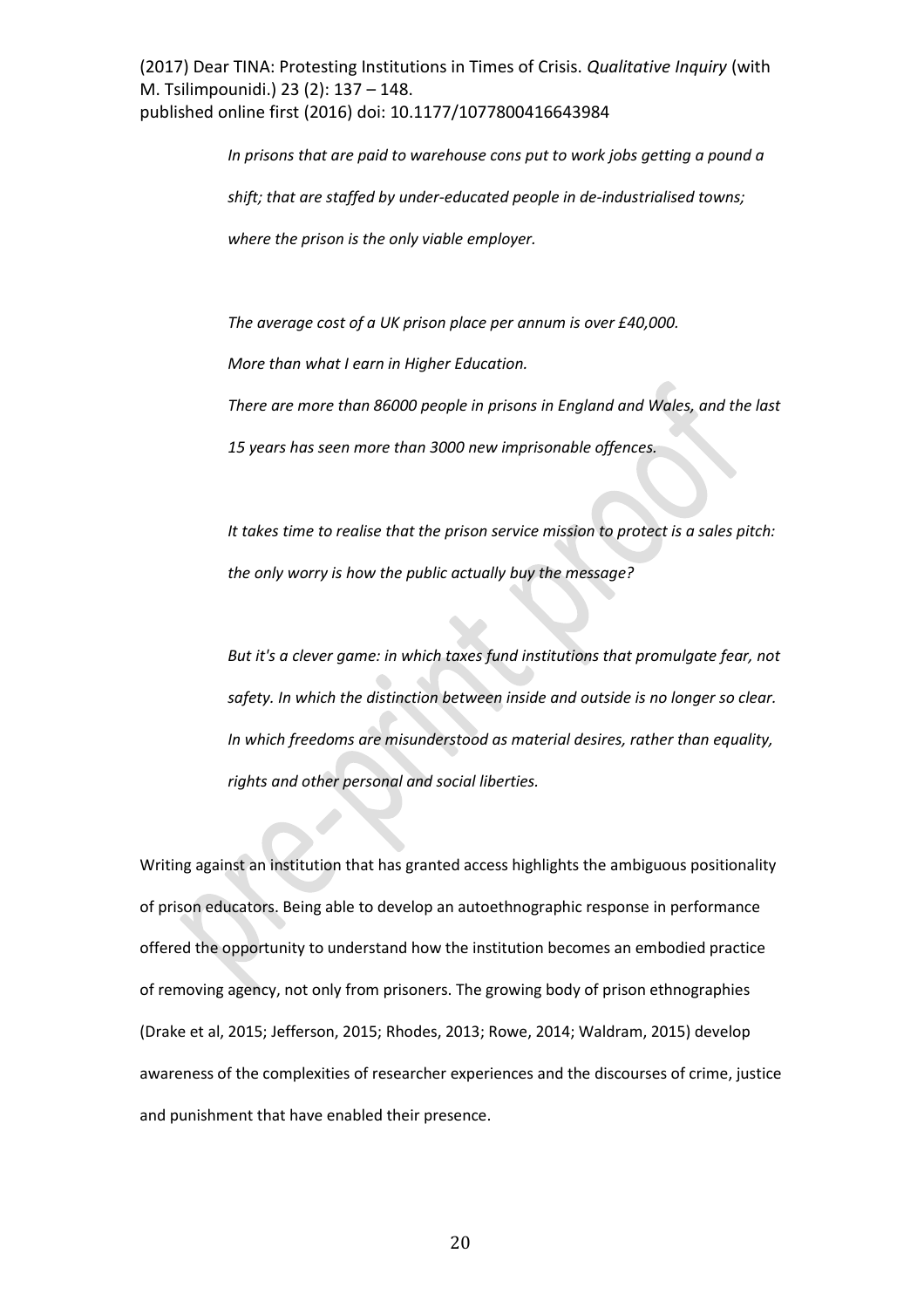By contrast, Myrto's monologue in the form of a letter to various gatekeepers of academic institutions seeks to highlight the issues of the growing neoliberalisation of higher education. She reflects concerns put forward by Terry Eagleton (2010), who pronounced the death of the university as centre of critique. According to Eagleton, academia in the UK is a servant to the status quo and does not challenge it in the name of justice, tradition, imagination, human welfare, the free play of the mind or alternative visions of the future. Universities have traditionally being described as ivory towers, but even within the established distance between them and the social world they were seeking to understand, they maintained some ability to reflect on social problems even from a distance and a position of authority. Eagleton suggests that education should be responsive to the needs of society, but this is not the same as regarding yourself as a service station for 'neocapitalism'. Eagleton's conclusion echoes Bourdieu's main argumentation that universities and advanced capitalism are fundamentally incompatible.

The letter draws on a satirical tone that stages resistance to the kinds of metrics and impossible expectations of academic labour (Giroux, 2015b; 2016). When staged in conferences, it embodies the disobedient position of scholar/ activists whose endeavours are not readily accounted for in existing paradigms.

#### Aylwyn:

*We didn't want to position ourselves as having answers. Nor did we want to just mouth the questions. And so we developed a bit of fighting talk: a series of testy positions in which we could raise some of our experiences, & hope for some points of debate/ passion/ fury/ recognition/ critique/ despair/ rupture.*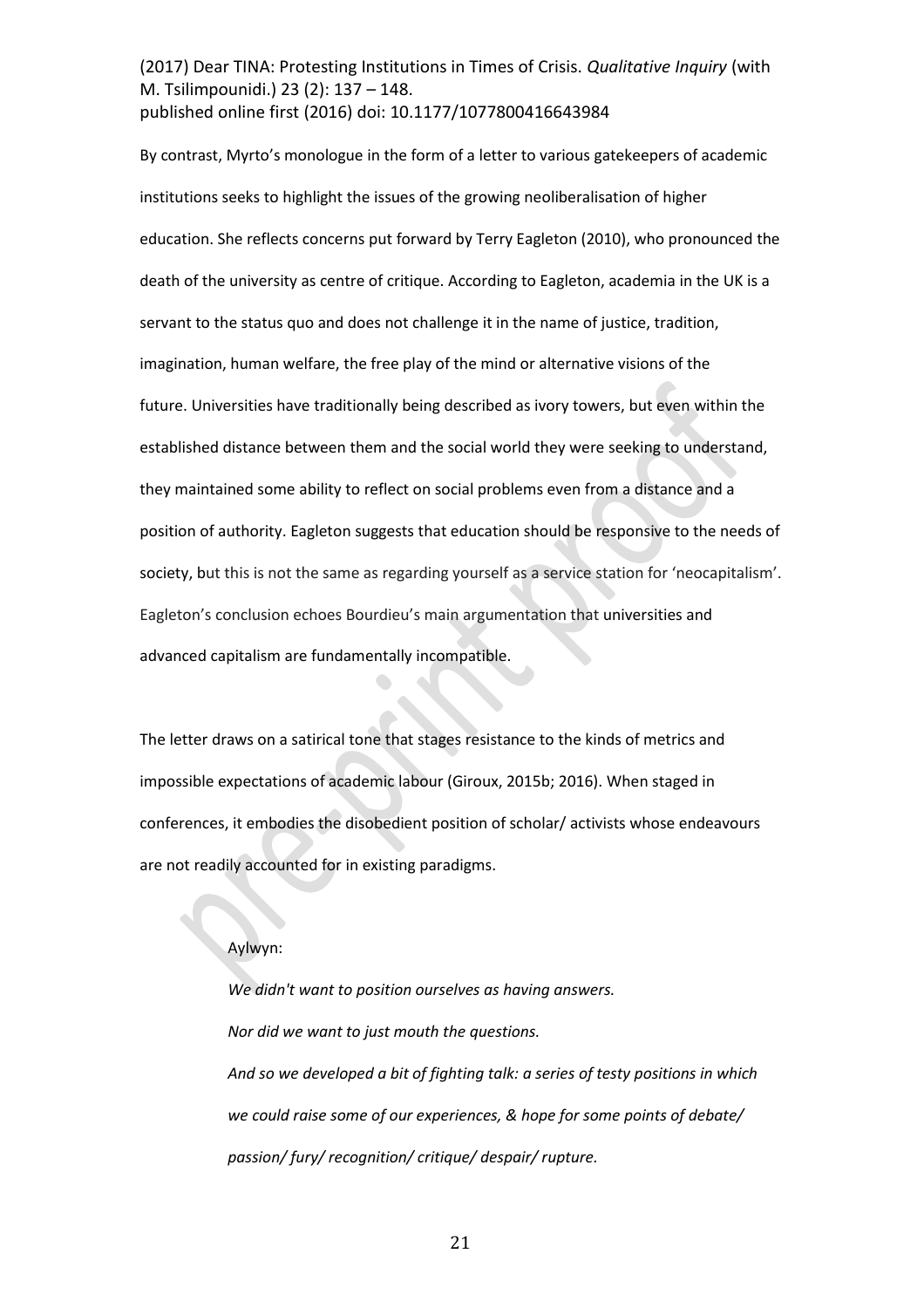*In order to lay TINA to rest, a eulogy to the constraints and complaints of the* 

*ivory tower.* 

*(Myrto addresses the audience with Aylwyn wearing a balaclava)* 

Myrto:

*Dear REF committee<sup>v</sup> ,* 

*Iげm sorry for the inconvenience that demonstrating the impact factor of my*

*research seems to be so difficult for you.* 

*Dear colleagues,* 

*I*<sup>*'m*</sup> sorry for the disciplinary trouble I give you when trying to fit my work into a *unit of assessment.* 

## *Dear students,*

*Iげm sorry for having to administer random assessments that bear no relevance to the moments of communal learning we shared in class.* 

## *Dear job search committees,*

*Iげm sorry for the inconvenience I pose as an applicant interested in radical research. I've tried to tone down my politics to fit in with your course descriptions, but whitewashing doesn't suit me.* 

*Dear peer reviewers & journal editors,* 

*I am sorry I never cited your own article from 1984.* 

*I am sorry I have unruly ideas.* 

*I am sorry that my foreign accent is offensive to you.*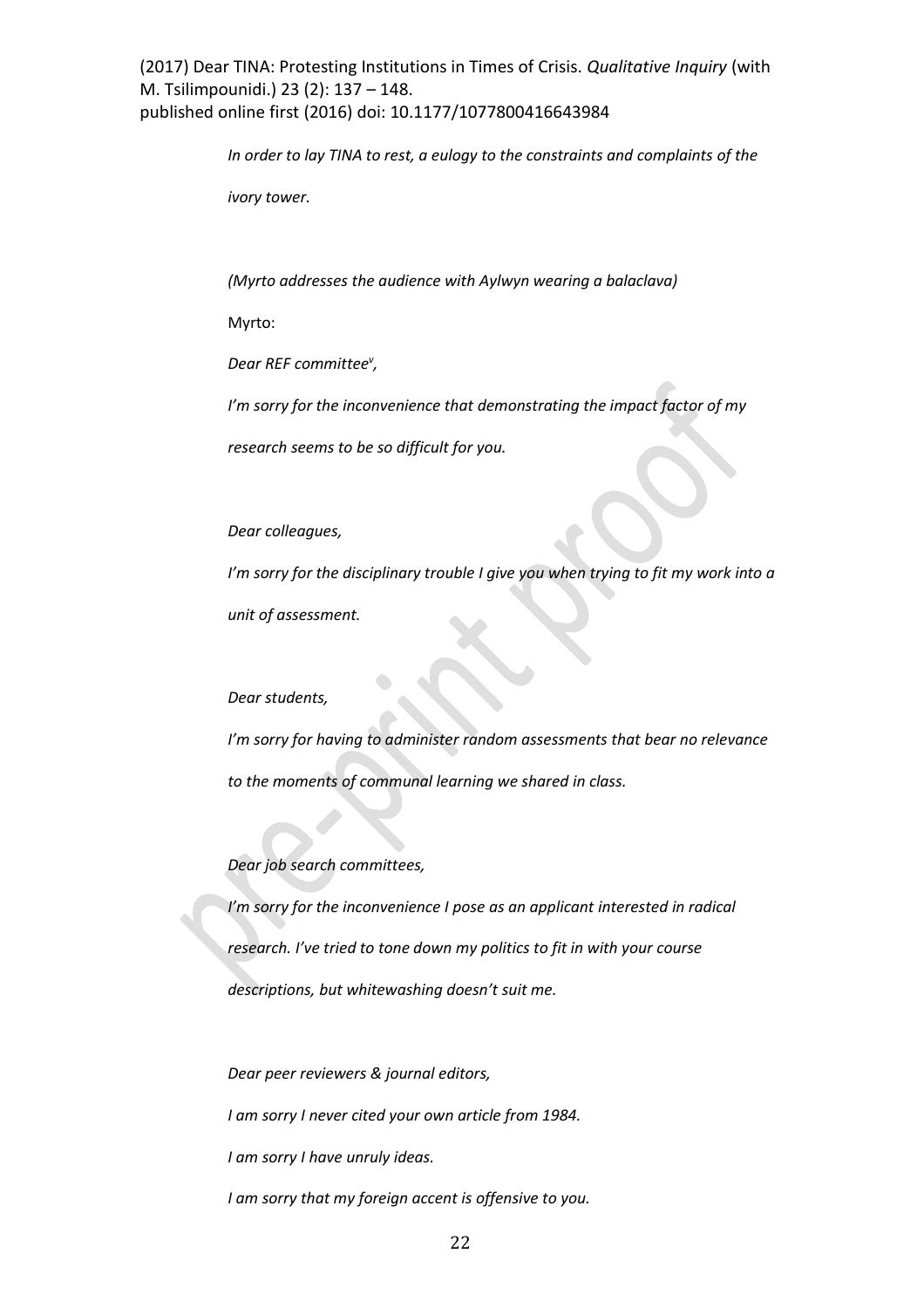> *I apologise for writing via outlandish metaphors. I regret that my playing with language creates dense, frustrating reading. In future, I will avoid making demands on all 3 potential readers of your overinflated journal.*

*Dear academic self,* 

*I am sorry I have neglected the body in pursuit of all this.* 

*It wasn't worth it.* 

*Dear TINA, we are sorry for the inconvenience but this is a revolution.* 

These extracts from letters specify the kind of managerial metrics that shape the kinds of research academics are encouraged to do.<sup>vi</sup> Our call for a revolution in this piece is not located in a particular nation state, nor in a specific political context, but is a call for rethinking how social conditions and intersecting oppressions render us all somehow subject to a state of emergency. The shift between poetic monologues confessing failure in carceral institutions and the sardonic letter to different agents in higher education explicitly sets up the link between how such institutions position contingent workers. We are not suggesting that a methodological shift will unseat such oppressions, but that, in the face of crisis, it is necessary to retaliate creatively.

#### **Reflecting on crisis, institutions and the need for border-crossing methodologies**

These performance moments from *It's a Beautiful Thing*, and *Dear TINA* are explored here in relation to the function they played in shifting the audience's attention from the facts, or knowledge claims about crisis and political turmoil in Greece, as well as the radical precarity of freelance arts worker in prisons and an academic with a short term contract, to the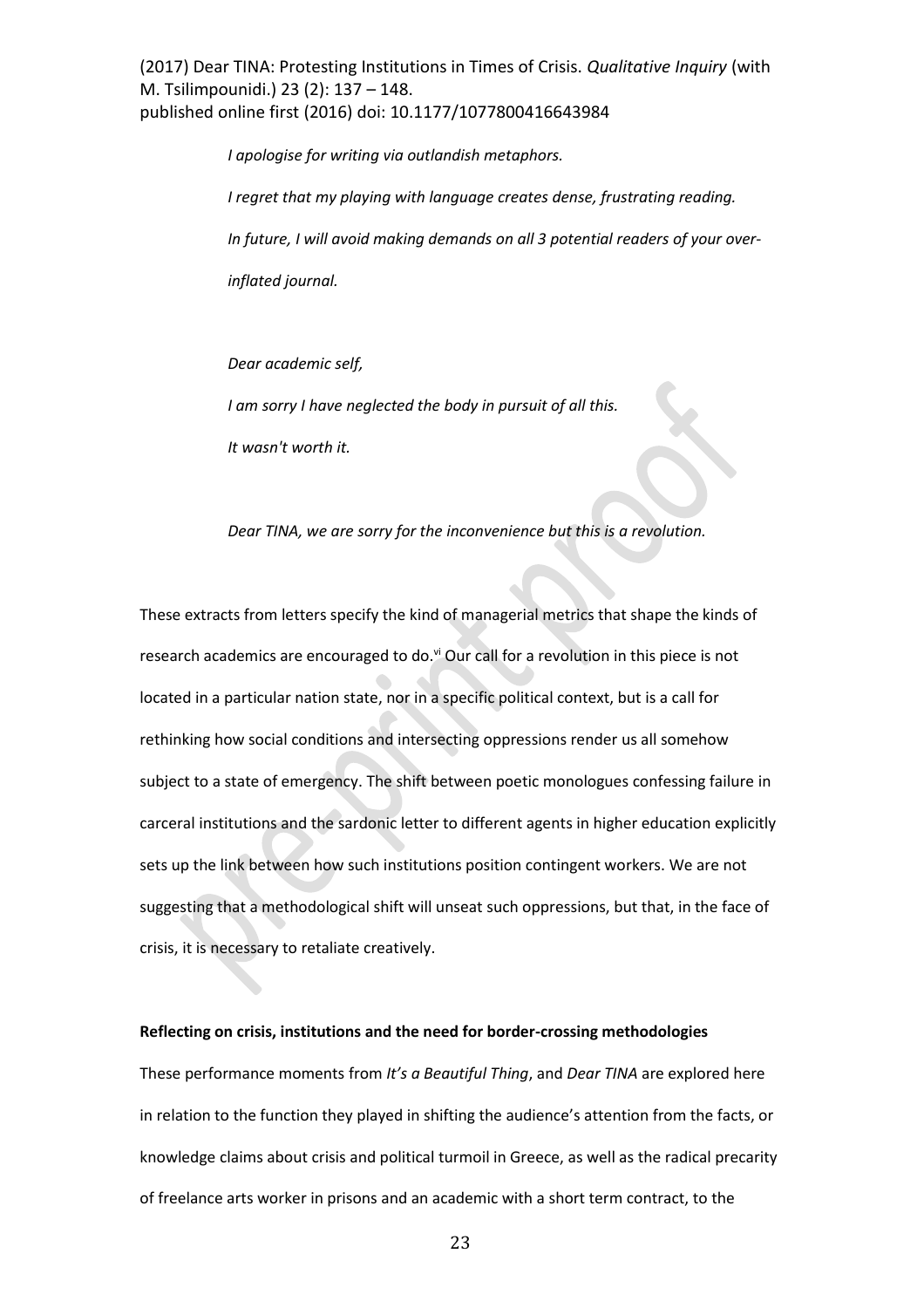ontological experience of being alongside the action. Within the academy, both performance lectures have been presented in several conference settings that are ostensibly interdisciplinary. Yet, almost uniformly, audiences have expressed surprise at the sensations evoked through the methodology. We believe this points towards the potential for the innovative explorations of ethnographic performance methods. Foundational to these methods are Conquergood's questions: 'what kinds of knowledge are privileged or displaced when performed experience becomes a way of knowing, a method of critical inquiry, a mode of understanding?' (1991, p. 191). The audience's responses to the specific three moments in the performance lectures are instructive in their pointing towards the impact of feeling, knowing and doing within the frame of an ordinarily structured academic conference mode. Instead of sitting (perhaps passively, perhaps engaged), listening to expert opinions based on meticulous data collection; audiences in several locations responded to the effects and affects of the work. Pelias' view is instructive here. 'Standing  $in$ :

> may be viewed as an act of mimesis (faking), poiesis (making), or kinesis (breaking and remaking). Whether performers see themselves as participating in order to replicate, construct, or provide alternatives to current constructions, their task remains constant: They are to perform actions that are available for others and themselves to read. And, in the doing, they come to know how embodiment reifies, insinuates, destabilizes, interrogates, and alters their own and others' ways of seeing the world. (2007, p. 187).

The three performance moments have set up Ministry of Untold Stories' methodology as a border-crossing dialogue that seeks to contribute to an understanding of performance ethnography. Following performance theorist Tavia Nyong'o (2012), we are concerned with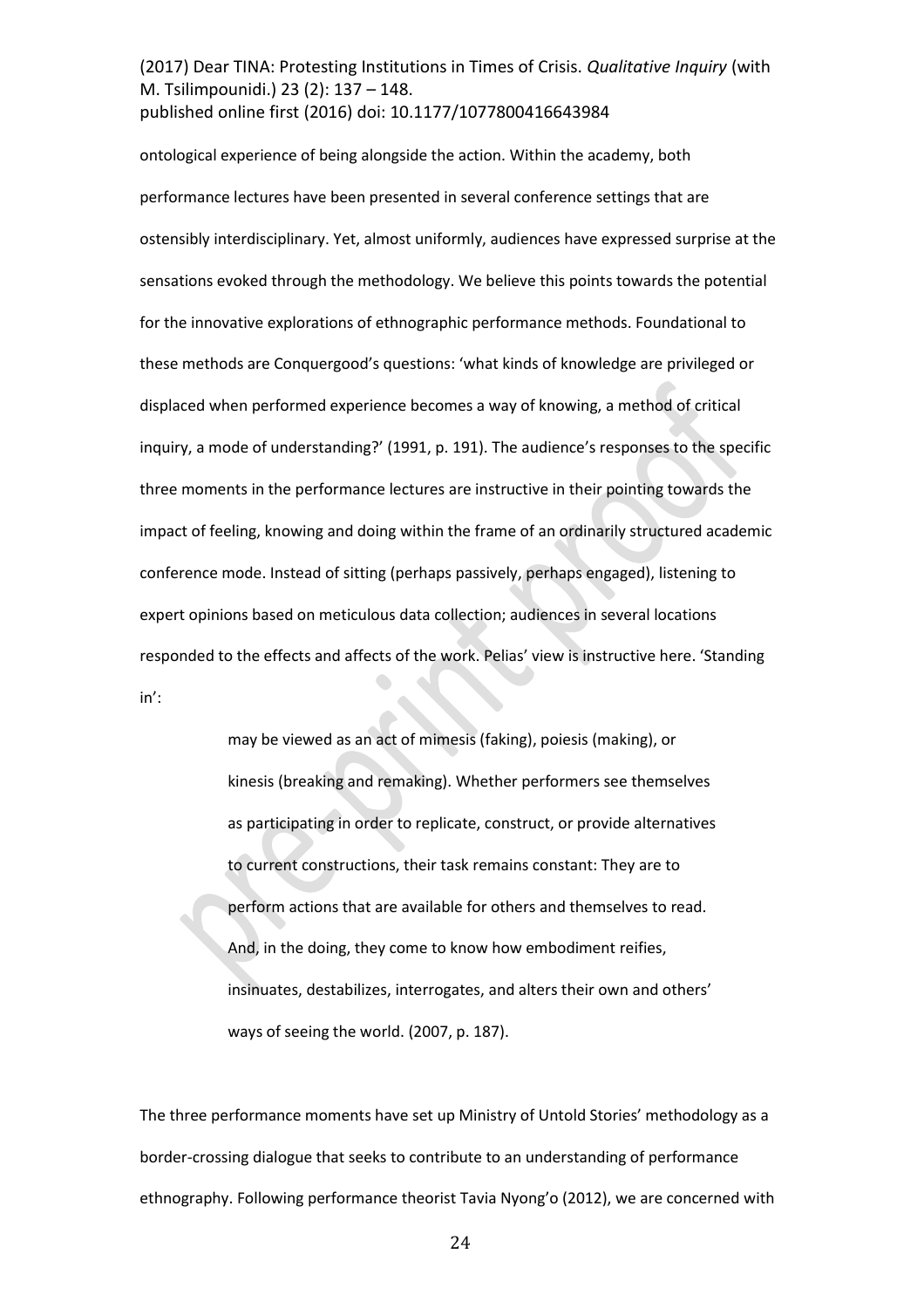the potential for action that emerges through a reflexive performance - one in which matters of time, precarity, the body and affect are called into being in a moment of mutual deliberation. What we aspire to is a model of collaborative research praxis that functions in the same way that the research concerns do: to claim spaces, to challenge fixed assumptions about ownership, epistemological hierarchies and value; and to challenge what institutions do to our knowledge claims. We hope that performing sociology will provide a means of approaching some of the untold stories raised in research in and of times of crisis, especially since as radical leftist perspectives have it, these are times in which knowledge, history and politics are being reborn (Badiou, 2012). If scholarship is to offer resistance to TINA, then there must be a methodological revolution. Ultimately, we believe that research on specific social milieux in crisis can have important manifestations since methodologies of embodied engagement require academic and non-academic audiences to reflect on their own understandings of social change.

#### **References**

Alexander, B.K. (2005) Performance ethnography: The reenacting and inciting of culture. In N.K Denzin & Y. Lincoln (eds.), *The Sage handbook of qualitative research* 3<sup>rd</sup> ed. (pp. 411 -442). Thousand Oaks: Sage.

Back, L. (2012). Live sociology: Social research and its futures. In L. Back & N. Puwar (eds.), *Live Methods* (pp. 18-40). Oxford: Willey-Blackwell.

Back, L. & Puwar, N. (eds.) (2012). *Live methods.* Oxford: Willey-Blackwell.

Badiou, A. (2012). *The rebirth of history: Times of riots and uprisings.* London: Verso. Baldacchino, J. (2009). Opening the picture: On the political responsibility of arts-based research: A review essay. *International journal of education and the arts*, *10(3).* Retrieved from [<http://www.ijea.org/v10r3/>](http://www.ijea.org/v10r3/).

Bhabha, H.K. (1994). *The location of culture.* New York: Routledge.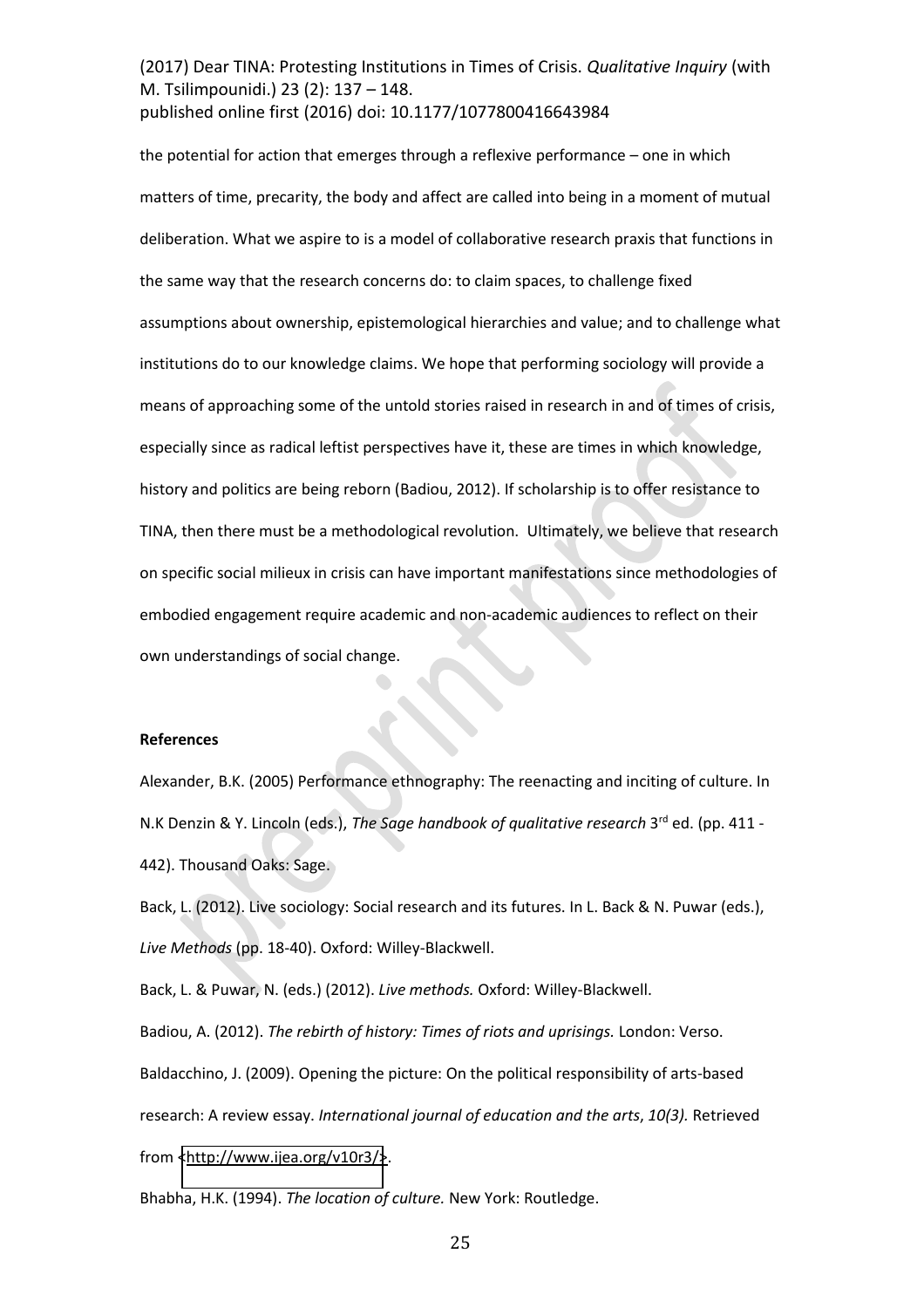Bishop, C. (2012). *Artificial hells: Participatory art and the politics of spectatorship.* London: Verso.

Boal, A. (2000). *Theatre of the oppressed* (New edition). Translated by A. Jackson. London: Pluto Press.

Bochner, A. (2013). Introduction: Putting meanings into motion: Autoethnography's

existential calling. In S. Holman Jones, T.E. Adams & C. Ellis.(eds.), *Handbook of* 

*autoethnography* (pp. 50 – 56). Walnut Creek: Left Coast Press.

Bourdieu, P. (1990). *The logic of practice.* Translated by R. Nice. New York: Columbia

University Press.

Butler, J. and Athanasiou, A. (2013). *Dispossession: The performative in the political.* London: Polity.

Chakrabortty, Aditya (2015). Britain's epidemic of private despair makes this an economic

crisis like no other. *The Guardian.* [online] Retrieved from:

[http://www.theguardian.com/commentisfree/2015/feb/03/britain-economic-crisis-public.](http://www.theguardian.com/commentisfree/2015/feb/03/britain-economic-crisis-public)

Conquergood, D. (1991). Rethinking ethnography: Towards a critical cultural politics.

*Communication monographs*, *58*, pp. 179-194.

Denzin, N.K. (2003). *Performance ethnography: Critical pedagogy and the politics of culture.* Thousand Oaks: Sage.

Denzin, N.K. (2009). Critical pedagogy and democratic life or a radical democratic pedagogy. *Cultural studies*  $\leftrightarrow$  *Critical methodologies*,  $9(3)$ : pp. 379-397.

Denzin, N.K. (2013). "The death of data?" Cultural studies ← > Critical methodologies,

*13*(4): pp. 353-356.

Denzin, N.K. (2014a). Reading the challenges of a global community and the sociological imagination. *Qualitative inquiry, 20*(9): pp. 1122 – 1127.

Denzin, N.K. (2014b). *Interpretive autoethnography* 2nd edition. Thousand Oaks: Sage.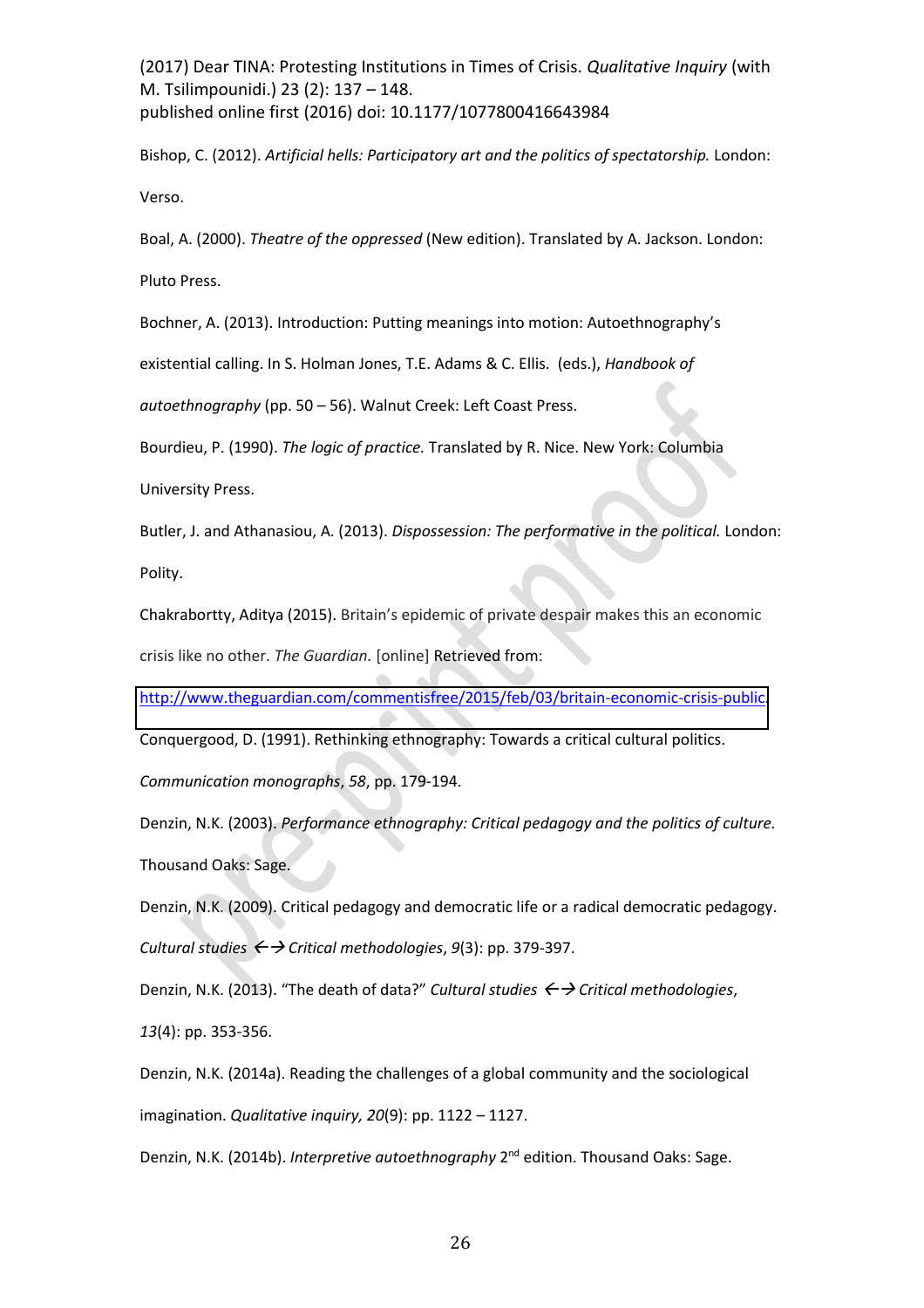Denzin, N.K. & Lincoln, Y. (eds.) (2005). Introduction: The discipline and practice of qualitative research In N.K Denzin & Y. Lincoln (eds.) *The Sage handbook of qualitative research*  $3^{rd}$  ed. (pp.  $1 - 32$ ). Thousand Oaks: Sage.

Dolan, J. (2001). Rehearsing democracy: Advocacy, public intellectuals, and civic

engagement in theatre and performance studies. *Theatre topics*, *11*(1): pp. 1-17.

Douzinas, C. (2013). *Philosophy and resistance in the crisis: Greece and the future of the* 

*Eurozone.* Cambridge: Polity.

Drake, D. H., Earle, R. and Sloan, J. (eds.) (2015). *International handbook on prison* 

*ethnography.* Basingstoke: Palgrave.

Eagleton, T. (2010) The death of universities. *The Guardian*. 17 December. [online] Retrieved

from: [<http://www.theguardian.com/commentisfree/2010/dec/17/death-universities-](http://www.theguardian.com/commentisfree/2010/dec/17/death-universities-malaise-tuition-fees)

[malaise-tuition-fees>](http://www.theguardian.com/commentisfree/2010/dec/17/death-universities-malaise-tuition-fees).

Ellis, C., Adams, T.E, & Bochner, A. (2011). Autoethnography: An overview. *Forum* 

*Qualitative Sozialforschung / Forum: Qualitative Social Research*, *12*(1). [online] Retrieved

from: [<http://www.qualitative-research.net/index.php/fqs/article/view/1589/3095>](http://www.qualitative-research.net/index.php/fqs/article/view/1589/3095).

Fisher, M. (2009). *Capitalist realism: Is there no alternative?* London: Zero Books.

Gómez-Peña, G. (2000). *Dangerous border crossers: The artist talks back* London: Routledge. Giroux, H.A. (2015a). Democracy in crisis, the spectre of authoritarianism, and the future of higher education. *Journal of critical scholarship on higher education and student affairs, 1.*  [online] Retrieved from:

[<http://ecommons.luc.edu/cgi/viewcontent.cgi?article=1001&context=jcshesa>](http://ecommons.luc.edu/cgi/viewcontent.cgi?article=1001&context=jcshesa).

Giroux, H.A. (2015b). Beyond dystopian visions in the age of neoliberal authoritarianism. Truth-out. November 4. [online] Retrieved from: [http://www.truth-](http://www.truth-out.org/opinion/item/33511-beyond-dystopian-visions-in-the-age-of-neoliberal-authoritarianism)

[out.org/opinion/item/33511-beyond-dystopian-visions-in-the-age-of-neoliberal-](http://www.truth-out.org/opinion/item/33511-beyond-dystopian-visions-in-the-age-of-neoliberal-authoritarianism)

[authoritarianism.](http://www.truth-out.org/opinion/item/33511-beyond-dystopian-visions-in-the-age-of-neoliberal-authoritarianism) 24 February 2016.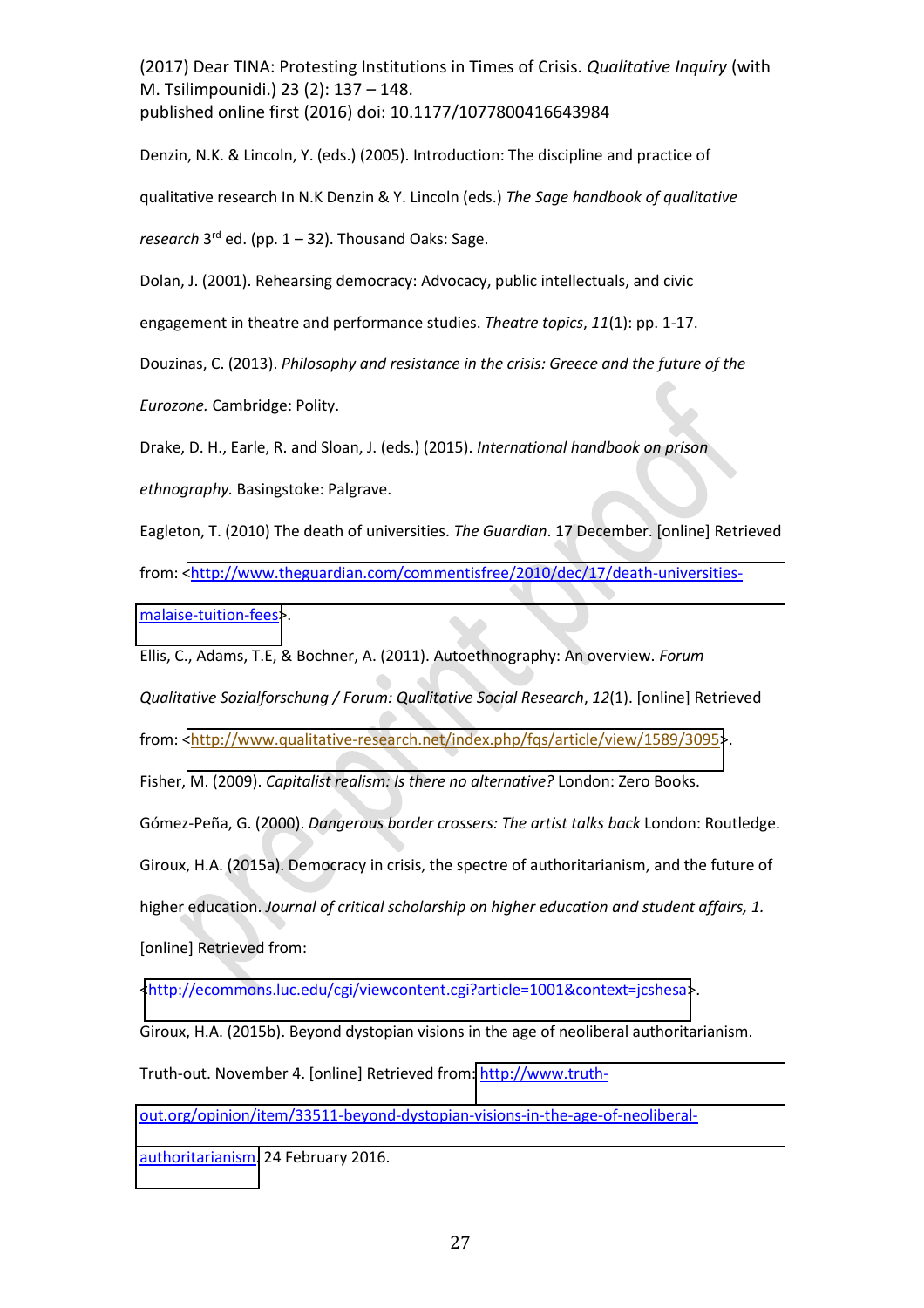Giroux, H.A. (2016). Exile as a space of disruption in the academy. McMaster institute for innovation and excellence in teaching and learning. January 28. [online] Available at:

[http://miietl.mcmaster.ca/site/exile-as-a-space-of-disruption-in-the-academy/.](http://miietl.mcmaster.ca/site/exile-as-a-space-of-disruption-in-the-academy/)

Holman Jones, S. (2005). Autoethnography: Making the personal political. In N.K. Denzin &

Y.S. Lincoln (eds.), *Handbook of qualitative research* (pp.763-791). Thousand Oaks, CA: Sage.

Holman Jones, S., Adams, T.E., Ellis, C. (eds.) (2013). *Handbook of autoethnography.* Walnut

Creek: Left Coast Press.

Jefferson, A. (2015). Performing ethnography: Infiltrating prison spaces. In D. Drake, R.

Earle, & J. Sloan (eds.), *Palgrave handbook of prison ethnography* (pp. 169 – 186).

Basingstoke: Palgrave

Kakogianni, M. and Rancière, J. (2013). A precarious dialogue. *Radical philosophy: A journal of socialist and feminist theory, 181*, pp.18-26.

Knowles, J.G., & Cole, A.L. (eds.). (2007). *Handbook of the arts in qualitative research: Perspectives, methodologies, examples, and issues.* Thousand Oaks: Sage.

Law, J. & Urry, J. (2004). Enacting the social. *Economy and society*, *33*, pp. 390-410.

Madison, D. S. (2010). *Acts of activism: Human rights as radical performance.* Cambridge, MA: Cambridge University Press.

Madison, D. S. (2011). The labor of reflexivity, *Cultural studies*  $\leftrightarrow$  *Critical methodologies*, *11*(2): pp. 129 - 138.

Madison, D.S. (2012). *Critical ethnography: Methods, ethics, and performance (*2nd edition). Los Angeles: Sage.

Marcos, S.I. (2002). Opening remarks at the first intercontinental *encuentro* for humanity and against neoliberalism. In J.P. de LÈon (ed.), *Our word is our weapon* (pp. 98-101). New York: Seven Stories Press.

Ministry of Untold Stories (2012). Collected audience responses. Unpublished.

Nyong'o, T. (2012). The scene of occupation. *TDR: The drama review*, 56(4), pp. 136-149.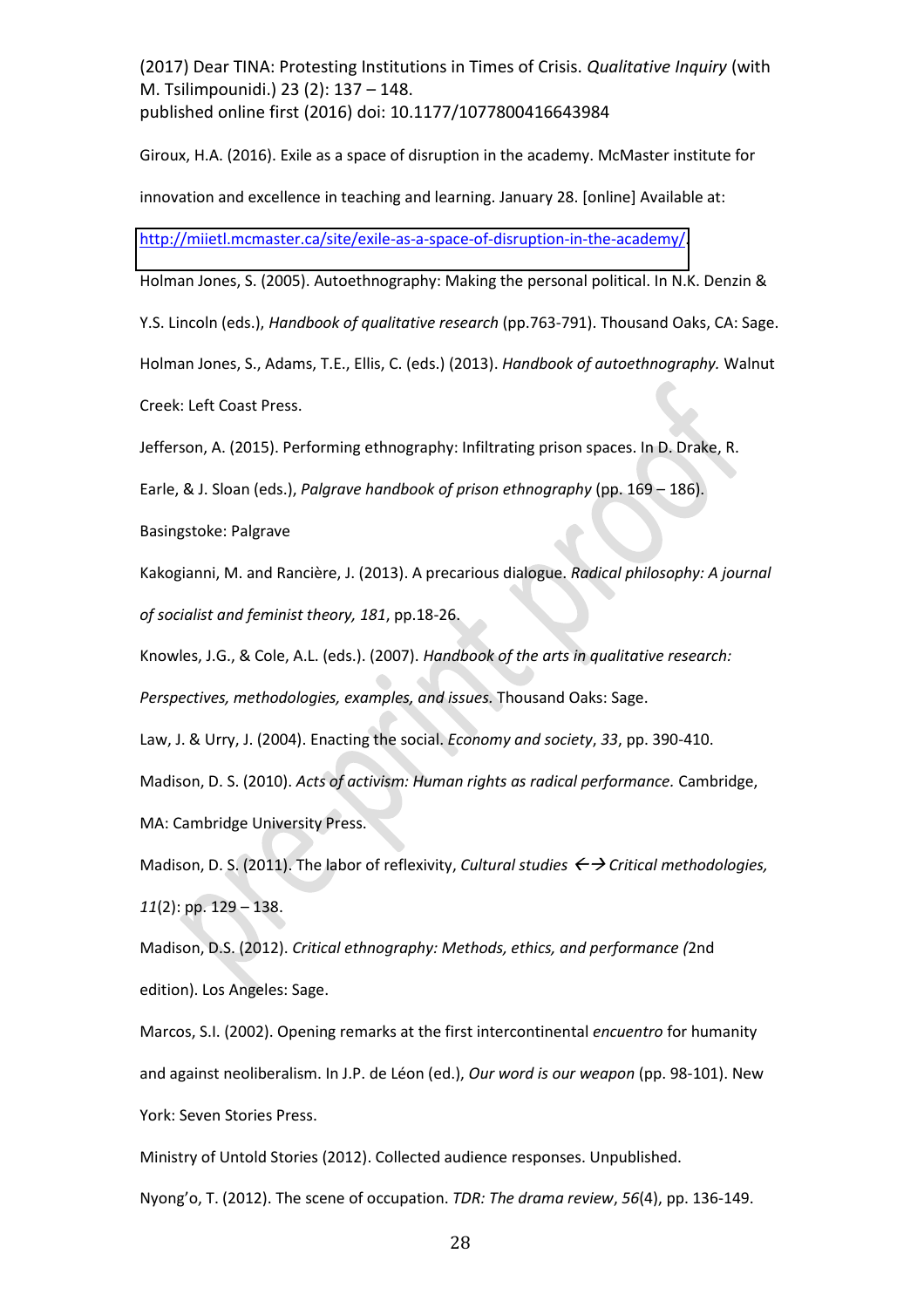Pelias, R. J. (2004). *A methodology of the heart: Evoking academic and daily life.* New York: AltaMira.

Pelias, R.J. (2005). Performative writing as scholarship: An apology, an argument, an

anecdote. *Cultural studies Critical methodologies. 5(4)*: pp. 415-424.

Pelias, R. (2007). Performative inquiry: Embodiment and its challenges. In J.G. Knowles &

A.L. Cole (eds.), *Handbook of the arts in qualitative research: Perspectives, methodologies,* 

*examples, and issues* (pp. 185 - 193). Thousand Oaks: Sage.

Phelan, P. & Lane, J. (eds.) (1998). *The ends of performance.* New York: New York University Press.

Pollock, D. (1998). Performing writing. In P. Phelan & J. Lane (eds.), *The ends of performance*

(pp. 73-103). New York: New York University Press.

Prison Reform Trust (2015). *Bromley Briefings Prison Factfile*. [online] Available at:

<http://www.prisonreformtrust.org.uk/Portals/0/Documents/Bromley%20Briefings/Factfile

%20Autumn%202015.pdf>. 23 February 2016.

Puwar, N. & Sharma, S. (2012). Curating sociology. In L. Back & N. Puwar (eds.), *Live methods* (pp. 40-64). Oxford: Willey-Blackwell.

Read, A., Forster & Heighes (2015). In the ruins of the university, *Performance research*, *20*(4), 14-25.

Reinelt, J. (1998). Notes for a radical democratic theater: Productive crises and the challenge of indeterminacy. In J. Colleran & J.S. Spencer (eds.), *Staging resistance: Essays on political theatre* (pp. 283-300). Ann Arbor: University of Michigan Press.

Rhodes, L.A. (2013). Ethnographic imagination in the field of the prison. *Criminal justice matters*, 91(1), pp. 16-17.

Rowe, A. (2014) Situating the self in prison research: Power, identity, and epistemology. *Qualitative Inquiry, 20(4), pp. 404 - 416.* 

Savage, M. & Burrows, R. (2007). The coming crisis of empirical sociology. *Sociology, 41*(5):